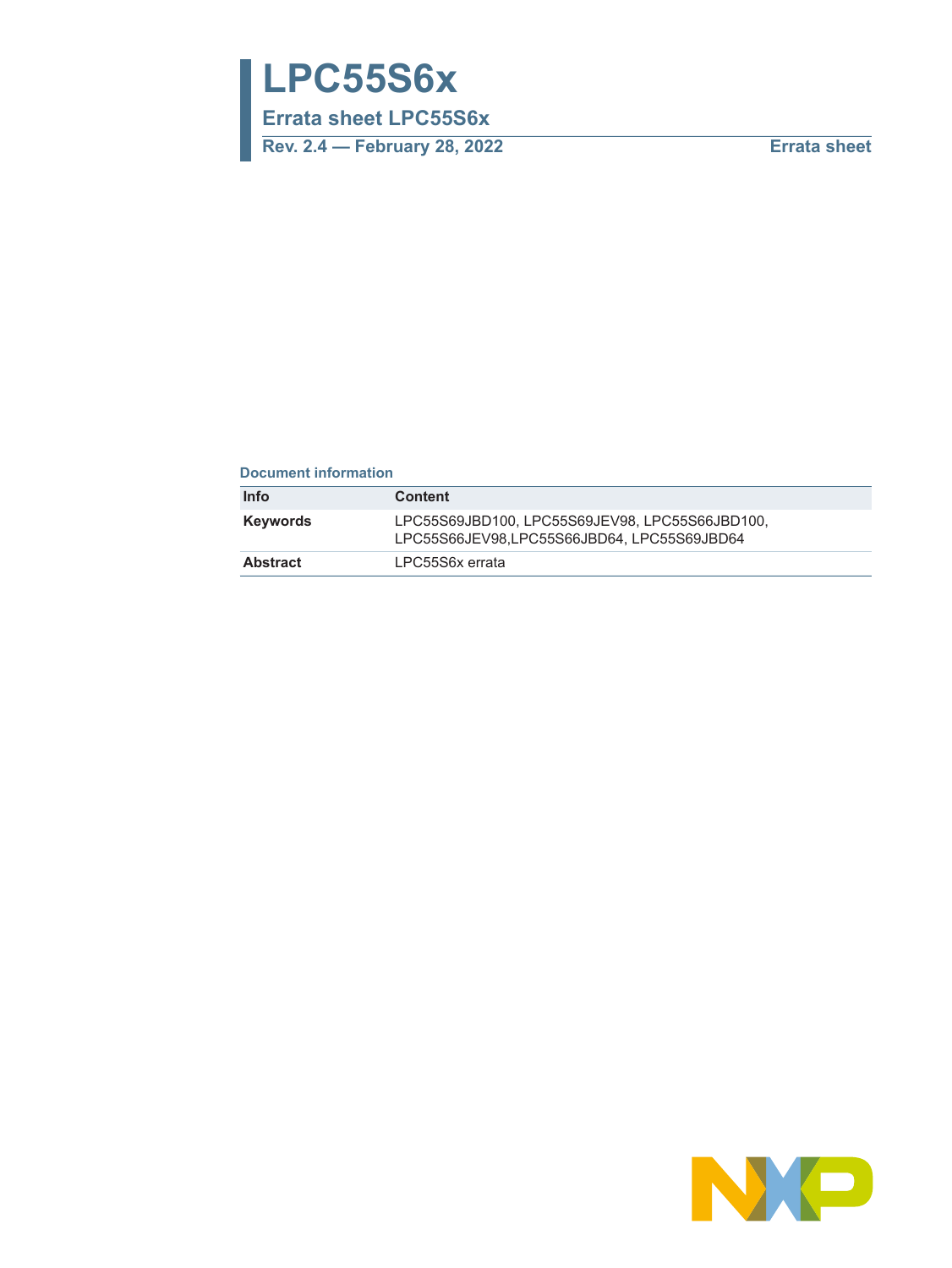#### **Revision history**

| <b>Rev</b>      | <b>Date</b> | <b>Description</b>                                                                                                                                                                                                                                                                                                                                 |  |
|-----------------|-------------|----------------------------------------------------------------------------------------------------------------------------------------------------------------------------------------------------------------------------------------------------------------------------------------------------------------------------------------------------|--|
| 2.4             | 20220228    | Updated Section 5.1 "ISP.1: ROM runBootloader API to enter ISP mode does not work" and<br>short description of ISP.1 in Table 3 "Errata notes".                                                                                                                                                                                                    |  |
| 2.3             | 20211111    | Added Section 5.2 "ROM.1: Stack pointer for application code cannot be located in the<br>SRAM area when shared with PowerQuad RAM and USB RAM" in Section 5 "Errata notes<br>detail".                                                                                                                                                              |  |
| 2.2             | 20210810    | Added VBAT DCDC.1: Section 3.26 "VBAT DCDC.1: The minimum rise time of the power<br>supply must be 2.6 ms or slower for Tamb = -40 C, and 0.5 ms or slower for Tamb = $0 \text{ C}$ to<br>$+105 C$                                                                                                                                                 |  |
| 2.1<br>20210423 |             | Added USB.6 errata, Section 3.23 "USB.6: In USB high-speed device mode, when device<br>isochronous IN endpoint sends a packet of MaxPacketSize of 1024 bytes in response to IN<br>token from host, the isochronous IN endpoint interrupt is not set and the endpoint<br>command/status list entry for the isochronous IN endpoint is not updated". |  |
|                 |             | Added USB.7 errata, Section 3.24 "USB.7: In USB high-speed host mode, only one<br>transaction per micro-frame is allowed for isochronous IN endpoints".                                                                                                                                                                                            |  |
|                 |             | Added DM-AP.1 errata, Section 3.25 "DM-AP.1: I2C ISP via debug mailbox is not<br>functional".                                                                                                                                                                                                                                                      |  |
| 2.0             | 20210225    | Added USB.5 errata, Section 3.22 "USB.5: In USB high-speed device mode, device writes<br>extra byte(s) to the buffer if the NBytes is not multiple of 8 for OUT transfer".                                                                                                                                                                         |  |
|                 |             | Updated date code in Section 5 "Errata notes detail".                                                                                                                                                                                                                                                                                              |  |
| 1.9             | 20201214    | Includes Section 3.12 "USB.4: For the USB high-speed device controller, the detection<br>handshaking fails when certain full-speed hubs are connected".                                                                                                                                                                                            |  |
| 1.8             | 20201027    | Adds Section 3.21 "WAKEIO.1: Wake-up I/O register reports incorrect wake-up source".                                                                                                                                                                                                                                                               |  |
| 1.7             | 20200825    | Adds Section 5.1 "ISP.1: ROM runBootloader API to enter ISP mode does not work".                                                                                                                                                                                                                                                                   |  |
| 1.6             | 20191204    | Updates ROM.5 workaround.                                                                                                                                                                                                                                                                                                                          |  |
| 1.5             | 20191101    | Describes ROM failure to respond to debug session request.                                                                                                                                                                                                                                                                                         |  |
| 1.4             | 20191021    | Add new product identification for LPC55S6x HTQFP64 package and USB.3 errata.                                                                                                                                                                                                                                                                      |  |
| 1.3             | 20190912    | Describes ROM failure to enter ISP mode when an image is corrupted with flash pages in an<br>erased or unprogrammed state.                                                                                                                                                                                                                         |  |
| 1.2             | 20190710    | Added USB.1, USB.2, ADC.1, ADC.2, ADC.3, GPIO.1, I2S.1, AES.1, Powerquad.1,<br>Powerquad.2                                                                                                                                                                                                                                                         |  |
| 1.1             | 20190221    | Updated device markings.                                                                                                                                                                                                                                                                                                                           |  |
| 1.0             | 20181204    | Initial version.                                                                                                                                                                                                                                                                                                                                   |  |

# **Contact information**

For more information, please visit: **http://www.nxp.com**

For sales office addresses, please send an email to: **salesaddresses@nxp.com**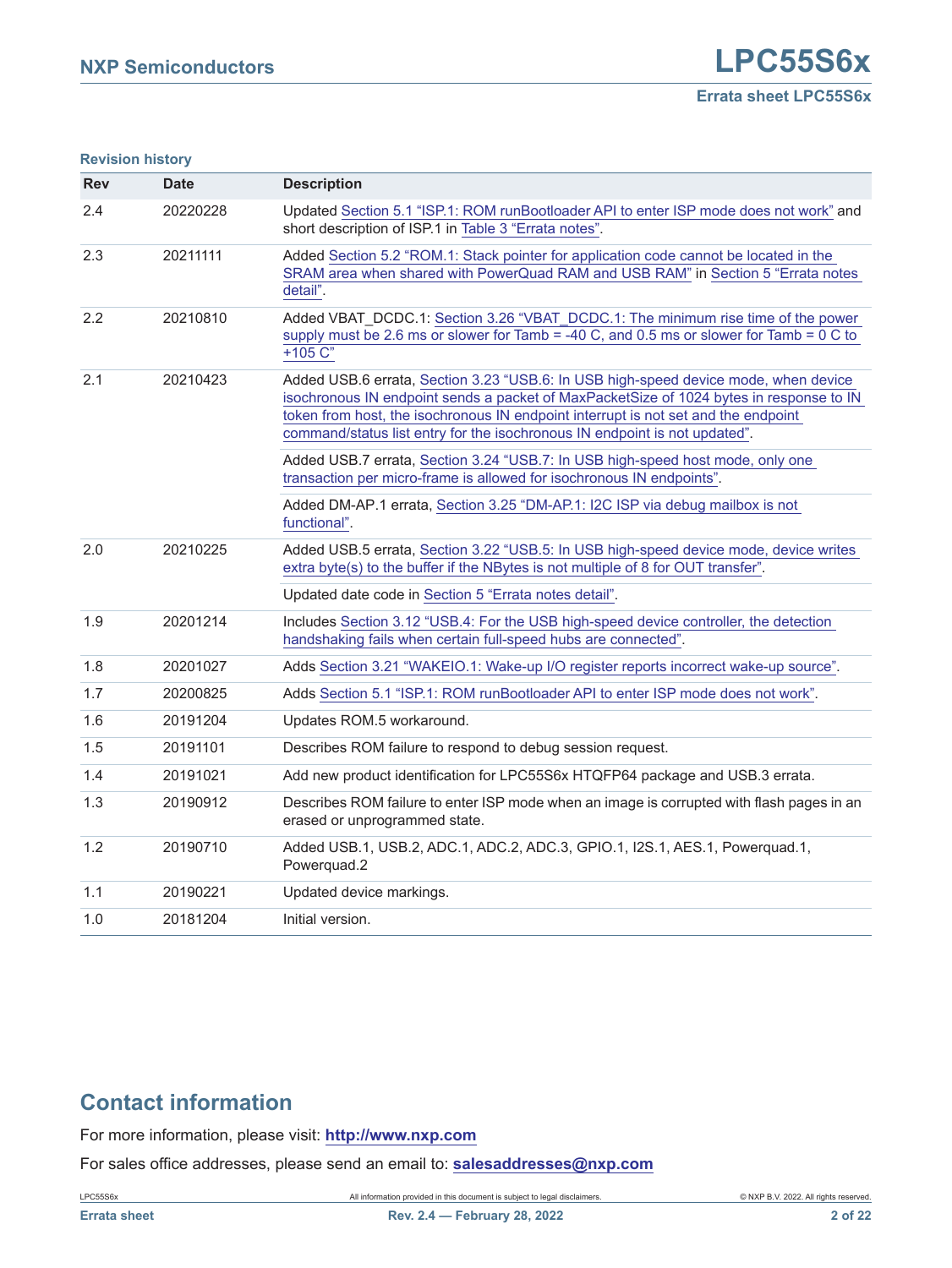# <span id="page-2-0"></span>**1. Product identification**

The LPC55S6x VFBGA98 package has the following top-side marking:

- **•** First line: LPC55S6x
- **•** Second line: JEV98
- **•** Third line: xxxxxxxx
- **•** Fourth line: zzzyywwxR
	- **–** yyww: Date code with yy = year and ww = week.
	- **–** xR: Device revision 1B

The LPC55S6x HLQFP100 package has the following top-side marking:

- **•** First line: LPC55S6x
- **•** Second line: xxxxxxxx
- **•** Third line: zzzyywwxR
	- **–** yyww: Date code with yy = year and ww = week.
	- **–** xR: Device revision 0A or Device revision 1B

The LPC55S6x HTQFP64 package has the following top-side :

- **•** First line: LPC55S6x marking
- **•** Second line: JBD64
- **•** Third line: xxxx
- **•** Fourth line: xxxx
- **•** Fifth line: zzzyywwxR
	- **–** yyww: Date code with yy = year and ww = week.
	- **–** xR: Device revision 1B

# <span id="page-2-1"></span>**2. Errata overview**

| Table 1.<br><b>Functional problems table</b> |                                                                                                             |                            |                                       |
|----------------------------------------------|-------------------------------------------------------------------------------------------------------------|----------------------------|---------------------------------------|
| <b>Functional</b><br>problems                | <b>Short description</b>                                                                                    | <b>Revision identifier</b> | <b>Detailed description</b>           |
| ROM.1                                        | For PRINCE encrypted region, partial erase cannot be<br>performed.                                          | 0A                         | Section 3.1                           |
| ROM.2                                        | For PUF based key provisioning, a reset must be<br>performed.                                               | 0A                         | Section 3.2                           |
| ROM <sub>3</sub>                             | Unprotected sub regions in PRINCE defined regions<br>cannot be used.                                        | 0A                         | Section 3.3                           |
| ROM.4                                        | Last page of image is erased when simultaneously<br>programming the signed image and CFPA region.           | 0A                         | Section 3.4                           |
| ROM <sub>.5</sub>                            | ROM fails to enter ISP mode when image is corrupted<br>with flash pages in an erased or unprogrammed state. | 0A, 1B                     | Section 3.5                           |
| ROM <sub>.6</sub>                            | ROM fails to respond to debug session request.                                                              | 0A                         | Section 3.6                           |
| VDD.1                                        | The minimum operating voltage is 1.85 V.                                                                    | 0A                         | Section 3.7                           |
| LPC55S6x                                     | All information provided in this document is subject to legal disclaimers.                                  |                            | C NXP B.V. 2022. All rights reserved. |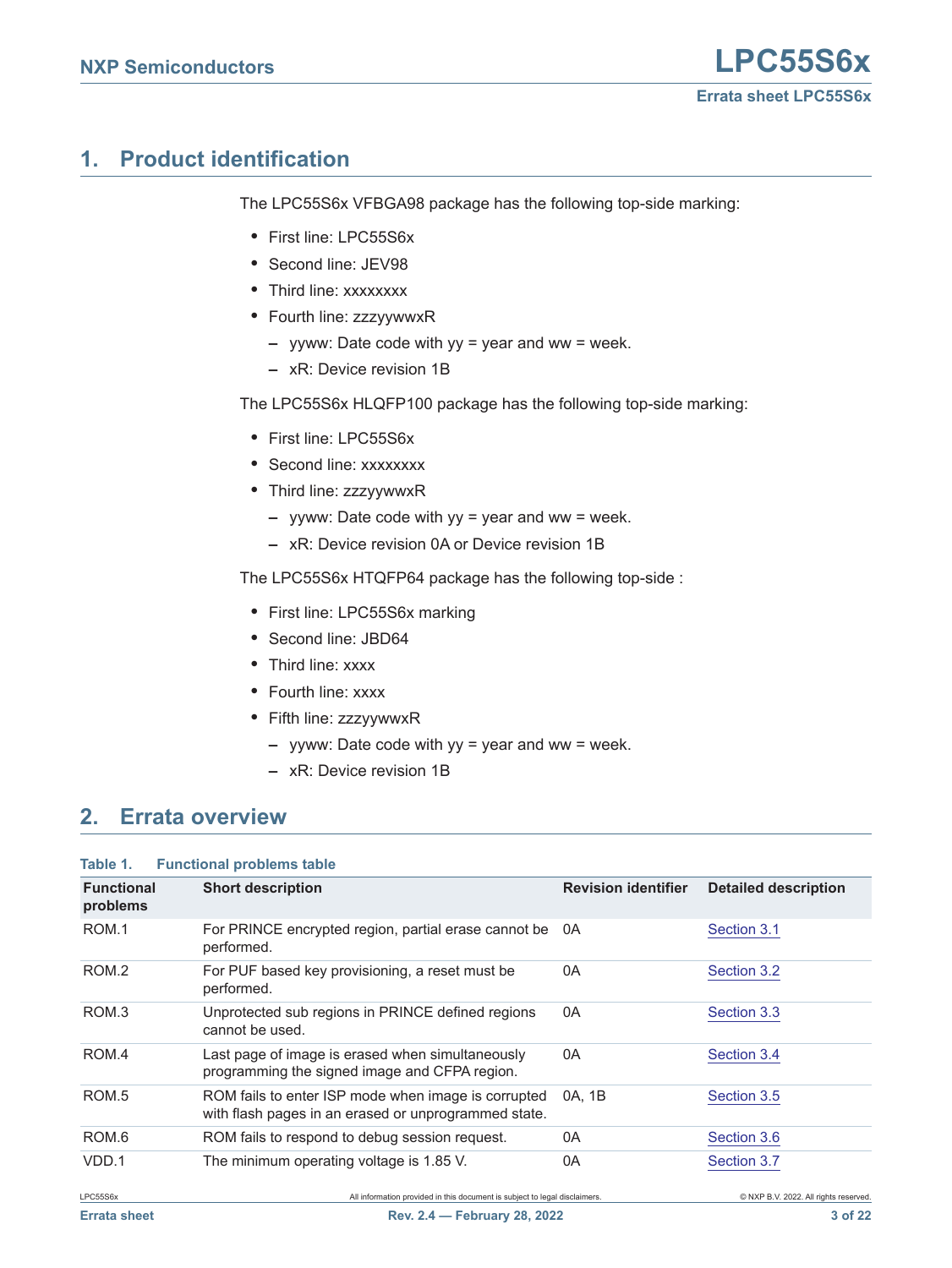| <b>Functional</b><br>problems | <b>Short description</b>                                                                                                                                                                                                                                                                                       | <b>Revision identifier</b> | <b>Detailed description</b> |
|-------------------------------|----------------------------------------------------------------------------------------------------------------------------------------------------------------------------------------------------------------------------------------------------------------------------------------------------------------|----------------------------|-----------------------------|
| CMP.1                         | The hysteresis on the comparator cannot be enabled.                                                                                                                                                                                                                                                            | 0A                         | Section 3.8                 |
| USB.1                         | USB HS host fails when connecting to an LS device<br>(mouse).                                                                                                                                                                                                                                                  | 0A, 1B                     | Section 3.9                 |
| USB.2                         | USB PHY does not auto-power down in suspend<br>mode.                                                                                                                                                                                                                                                           | 0A                         | Section 3.10                |
| USB.3                         | Automatic USB rate adjustment not functional when<br>using multiple hubs.                                                                                                                                                                                                                                      | 0A, 1B                     | Section 3.11                |
| USB.4                         | For the USB high-speed device controller, the detection<br>handshaking fails when certain full-speed hubs are<br>connected.                                                                                                                                                                                    | 0A, 1B                     | Section 3.12                |
| ADC.1                         | Async interrupts with resume not supported.                                                                                                                                                                                                                                                                    | 0A, 1B                     | Section 3.13                |
| ADC.2                         | Request for offset calibration function bit (CALOFS) is<br>not cleared after completion of offset calibration<br>function.                                                                                                                                                                                     | 0A                         | Section 3.14                |
| ADC.3                         | Sign-extend calibration results for averaging is not<br>supported.                                                                                                                                                                                                                                             | 0A                         | Section 3.15                |
| GPIO.1                        | During power-up, an unexpected glitch (low pulse) can<br>occur on port pins (PIO0_28, PIO1_1, PIO1_18,<br>PIO1_30).                                                                                                                                                                                            | 0A                         | Section 3.16                |
| I2S.1                         | I2S signal sharing is not functional.                                                                                                                                                                                                                                                                          | 0A                         | Section 3.17                |
| AES.1                         | AES keys are not available when Cortex-M33 is<br>running a security level less than 3.                                                                                                                                                                                                                         | 0A                         | Section 3.18                |
| Powerquad.1                   | Format issue in matrix scale function.                                                                                                                                                                                                                                                                         | 0A                         | Section 3.19                |
| Powerquad.2                   | Floating Point to integer converter scaling issue.                                                                                                                                                                                                                                                             | 0A                         | Section 3.20                |
| WAKEIO.1                      | Wake-up I/O cause register identifies the wake-up I/O<br>(WAKEUP pins) source from deep power-down mode.                                                                                                                                                                                                       | 0A, 1B                     | Section 3.21                |
| USB.5                         | In USB high-speed device mode, device writes extra<br>byte(s) to the buffer if the NBytes is not multiple of 8 for<br>OUT transfer.                                                                                                                                                                            | 0A, 1B                     | Section 3.22                |
| USB.6                         | In USB high-speed device mode, when device<br>isochronous IN endpoint sends a packet of<br>MaxPacketSize of 1024 bytes in response to IN token<br>from host, the isochronous IN endpoint interrupt is not<br>set and the endpoint command/status list entry for the<br>isochronous IN endpoint is not updated. | 0A, 1B                     | Section 3.23                |
| USB.7                         | In USB high-speed host mode, only one transaction per<br>micro-frame is allowed for isochronous IN endpoints.                                                                                                                                                                                                  | 0A, 1B                     | Section 3.24                |
| DM-AP.1                       | I2C ISP via debug mailbox is not functional.                                                                                                                                                                                                                                                                   | 0A, 1B                     | Section 3.25                |
| VBAT_DCDC.1                   | The minimum rise time of the power supply must be 2.6<br>ms or slower for Tamb = -40 C, and 0.5 ms or slower<br>for Tamb = $0 \text{ C}$ to +105 C.                                                                                                                                                            | 0A, 1B                     | Section 3.26                |
|                               |                                                                                                                                                                                                                                                                                                                |                            |                             |

#### **Table 1. Functional problems table** *…continued*

|                     | Table 2. AC/DC deviations table |     |                                                |
|---------------------|---------------------------------|-----|------------------------------------------------|
| AC/DC<br>deviations | <b>Short description</b>        |     | <b>Product version(s)</b> Detailed description |
| n/a                 | n/a                             | n/a | n/a                                            |
|                     |                                 |     |                                                |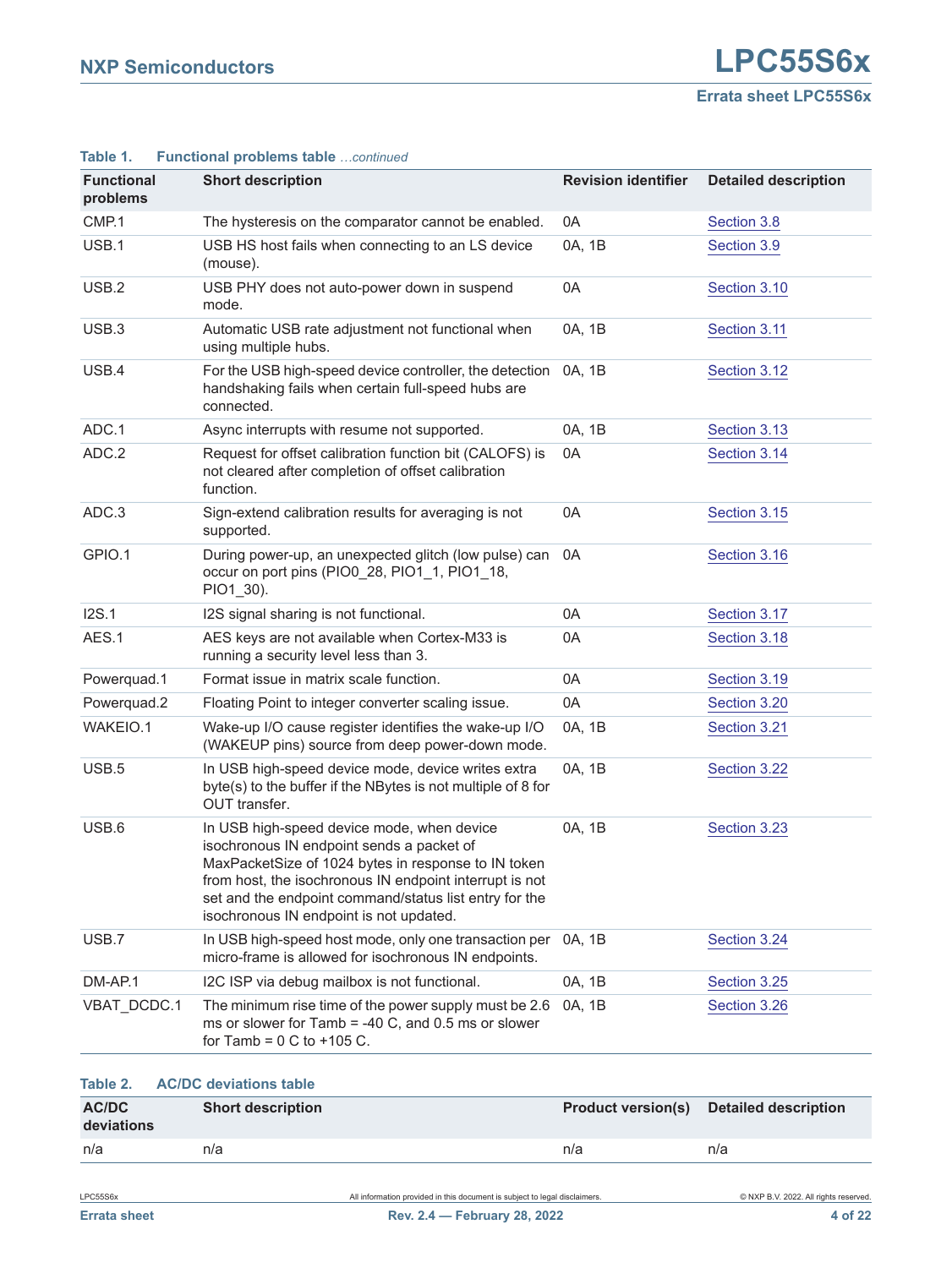# <span id="page-4-0"></span>**Table 3. Errata notes**

| <b>Errata notes</b> | <b>Short description</b>                                                                                                                        | <b>Revision identifier</b> | <b>Detailed description</b>                                                                                                                              |
|---------------------|-------------------------------------------------------------------------------------------------------------------------------------------------|----------------------------|----------------------------------------------------------------------------------------------------------------------------------------------------------|
| ISP.1               | Devices with date code 2101 (yyww) onward, contain<br>ROM Bootloader version T1.1.5 or higher with<br>runBootloader API to enter into ISP mode. | 0A, 1B                     | Section 5.1 "ISP.1: ROM<br>runBootloader API to<br>enter ISP mode does<br>not work".                                                                     |
| ROM.1               | Stack pointer for application code cannot be located in<br>the SRAM area when shared with PowerQuad RAM<br>and USB RAM.                         | 0A. 1B                     | Section 5.2 "ROM.1:<br>Stack pointer for<br>application code cannot<br>be located in the SRAM<br>area when shared with<br>PowerQuad RAM and<br>USB RAM". |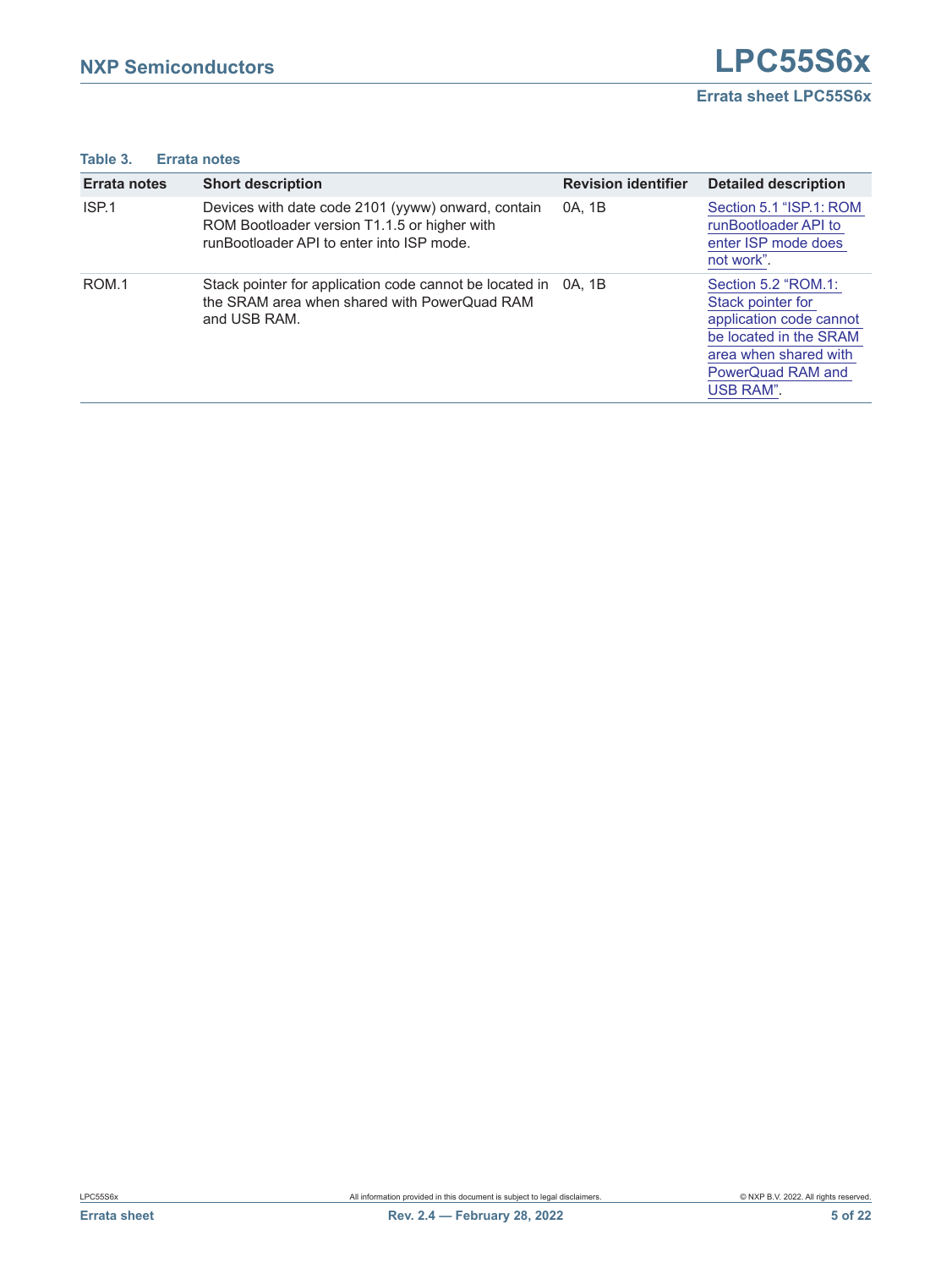# <span id="page-5-3"></span><span id="page-5-0"></span>**3. Functional problems detail**

# **3.1 ROM.1: For PRINCE encrypted region, partial erase cannot be performed**

# <span id="page-5-4"></span>**Introduction**

The LPC55S6x devices supports real-time encryption and decryption for on-chip flash using the PRINCE encryption algorithm. The PRINCE module supports three flash memory regions for real-time encryption and decryption, referred to as crypto regions. Each crypto region resides at a 256 kB address boundary within the flash and are divided into 8 kB sub-regions which can be individually enabled.

# <span id="page-5-5"></span>**Problem**

For the LPC55S6x, when an erase operation is performed with a size less then 8 kB for a PRINCE encrypted region, a return error is returned and subsequent ISP commands do not respond.

# <span id="page-5-6"></span>**Work-around**

When a region is marked as a PRINCE encrypted region, a full erase of the PRINCE encrypted region must be performed.

This issue is fixed on device revision 1B.

# <span id="page-5-1"></span>**3.2 ROM.2: For PUF based key provisioning, a reset must be performed**

# <span id="page-5-7"></span>**Introduction**

On the LPC55S6x, the Key Management module supports storing three 128-bit PRINCE Keys (KEY1, KEY2, and KEY3) used for the decryption process.

# <span id="page-5-8"></span>**Problem**

After PUF based key provisioning, the PRINCE module cannot perform the decryption process without performing a reset.

## <span id="page-5-9"></span>**Work-around**

Perform a reset via the external reset pin or power cycle the device for a successful decryption process when using a PUF key.

This issue is fixed on device revision 1B.

# <span id="page-5-2"></span>**3.3 ROM.3: Unprotected sub regions in PRINCE defined regions cannot be used.**

# <span id="page-5-10"></span>**Introduction**

The LPC55S6x devices support real-time encryption and decryption for on-chip flash using the PRINCE encryption algorithm. The PRINCE module supports three flash memory regions for real-time encryption and decryption, referred to as crypto regions. Each crypto region resides at a 256 kB address boundary within the flash and is divided into 8 kB sub-regions which can be individually enabled.

LPC55S6x All information provided in this document is subject to legal disclaimers. © NXP B.V. 2022. All rights reserved.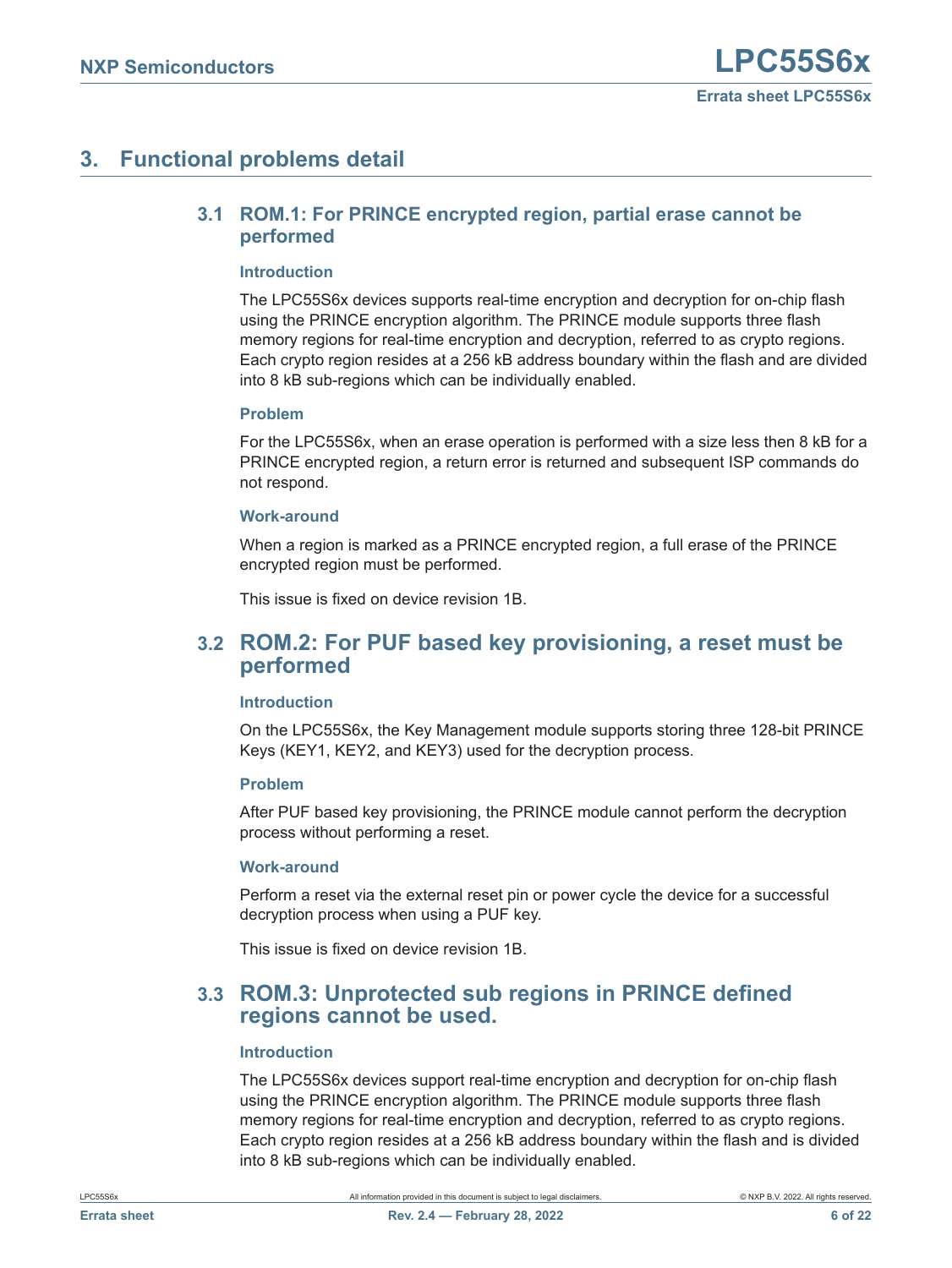# <span id="page-6-2"></span>**Problem**

Unprotected (non PRINCE encrypted) sub flash in PRINCE defined regions cannot be written after an erase operation. Any non PRINCE encrypted sub regions in the PRINCE defined regions cannot be used.

#### <span id="page-6-3"></span>**Work-around**

There is no work-around.

This issue is fixed on device revision 1B.

# <span id="page-6-0"></span>**3.4 ROM.4: Last page of image is erased when simultaneously programming the signed image and CFPA region**

#### <span id="page-6-4"></span>**Introduction**

On the LPC55S6x, the protected flash region (PFR) supports a Customer Field Programmable Area (CFPA) which can be used for Monotonic counters, Key revocation, and PRINCE IV codes. Also, the ROM supports secure boot using a signed image.

#### <span id="page-6-5"></span>**Problem**

When simultaneously programming the signed image and the CFPA via the Secure Binary (SB2 file) image format, the last page of the image is erased.

#### <span id="page-6-6"></span>**Work-around**

The signed image and the CFPA need to be programmed one a time to prevent the last page of the image from being erased.

This issue is fixed on device revision 1B.

# <span id="page-6-1"></span>**3.5 ROM.5: ROM fails to enter ISP mode when image is corrupted with flash pages in an erased or unprogrammed state**

#### <span id="page-6-7"></span>**Introduction**

On the LPC55S6x, if the image is corrupted with flash pages in an erased or unprogrammed state, the ROM may fail to automatically enter ISP mode.

## <span id="page-6-8"></span>**Problem**

When secure boot is enabled in CMPA and the flash memory contains an erased or unprogrammed memory page inside the memory region specified by the image size field in the image header, the device does not automatically enter into ISP mode using the fallback mechanism, as in the case of a failed boot for an invalid image. This problem occurs when the application image is only partially written or erased but a valid image header is still present in memory.

## <span id="page-6-9"></span>**Work-around**

Perform a mass-erase to remove the incomplete and corrupted image using one of the following methods:

**•** Execute the erase command using Debug Mailbox. The device will enter directly into ISP mode after exiting the mailbox.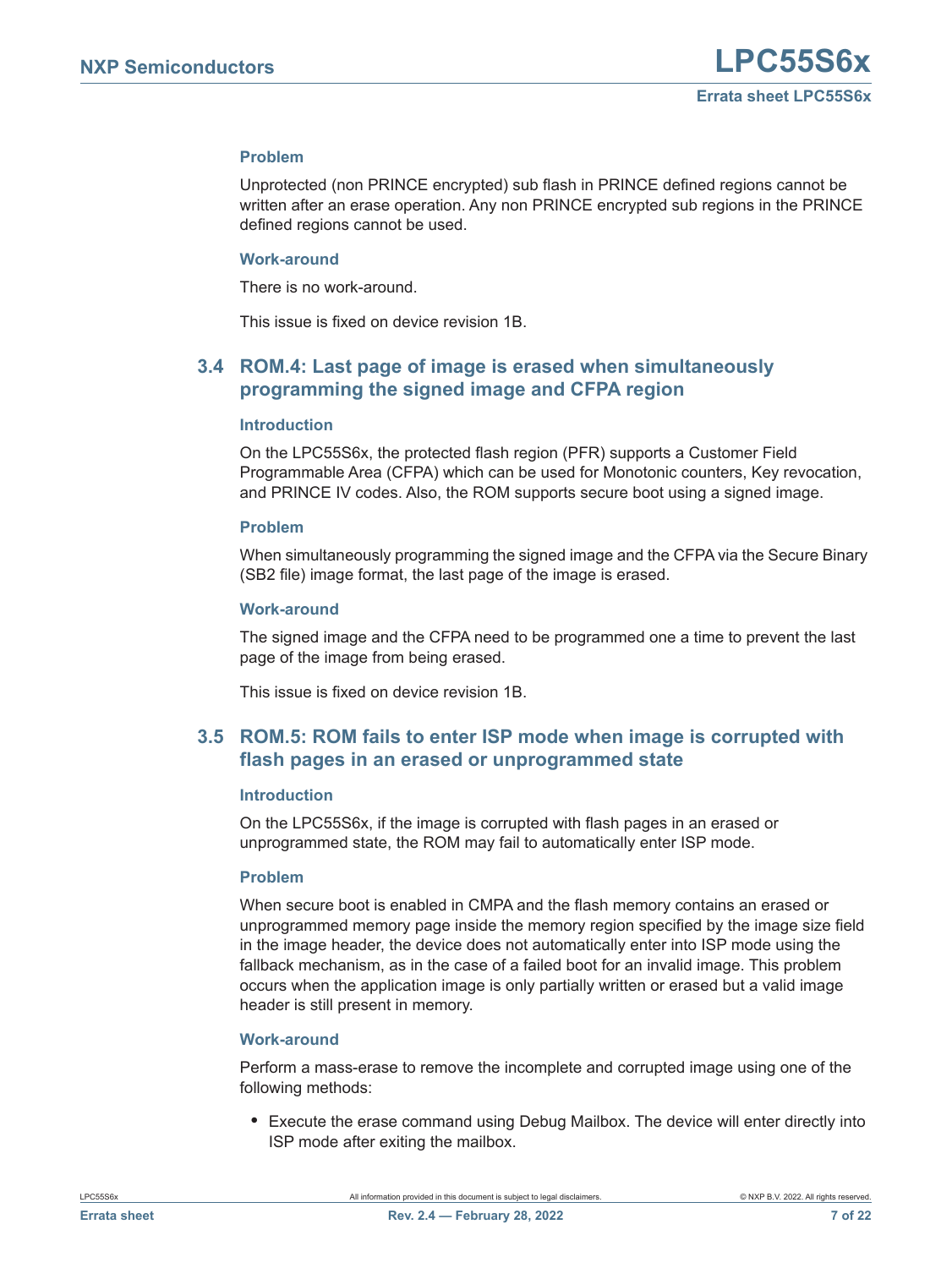- **•** Enter into ISP mode using the Debug Mailbox command and use the flash-erase command.
- **•** Reset the device and enter into ISP mode using the ISP pin. Use the flash-erase command to erase the corrupted (incomplete) image.

This issue occurs on device revisions 0A and 1B.

# <span id="page-7-0"></span>**3.6 ROM.6: ROM fails to respond to debug session request on version 0A parts**

# <span id="page-7-1"></span>**Introduction**

Debugging is supported through Arm's Serial wire Debug (SWD) interface, enabling debug with a range of debug probes and tools from NXP and other ecosystem partners. Debug access by a remote host is controlled by the LPC55S6x ROM and is only enabled when permitted through the device configuration and when the correct protocol is followed to initiate a debug session.The Boot ROM implements a debug mailbox protocol to interact with host debug systems over the SWD interface. For LPC55S6x, if the device has been configured for debug authentication, then a debug session must be initiated following the correct authentication sequence.

# <span id="page-7-2"></span>**Problem**

For the LPC55S6x, a new method of initiating a debug session was introduced, as documented in the current user manual. However, when used on 0A parts, a debug system attempting to connect could become stuck in an endless loop because the ROM in that silicon revision fails to issue a corresponding response to the new debug session request.

# <span id="page-7-3"></span>**Work-around**

It is possible to determine whether the cause of the hang during a debug session request is related to the part revision by detecting whether an overrun condition is reported via the debug mailbox, which is only generated by the newer parts and not by the older 0A version. The pseudo code below is a modified version to replace that shown in Chapter 51.6.1 of the user manual, implementing a check for silicon revision when connecting to LPC55S6x parts:

```
// Read AP ID register to identify DM AP at index 2
WriteDP 2 0x020000F0
// The returned AP ID should be 0x002A0000
value = ReadAP 3
print "AP ID: ", value
// Select DM AP index 2
// Select CSW register [BJS]
WriteDP 2 0x02000000
// Write DM RESYNC REQ + CHIP RESET REQ
WriteAP 0 0x21
// Poll CSW register (0) a offset 0x00 for zero return, indicating success
value = -1while value != 0 {
```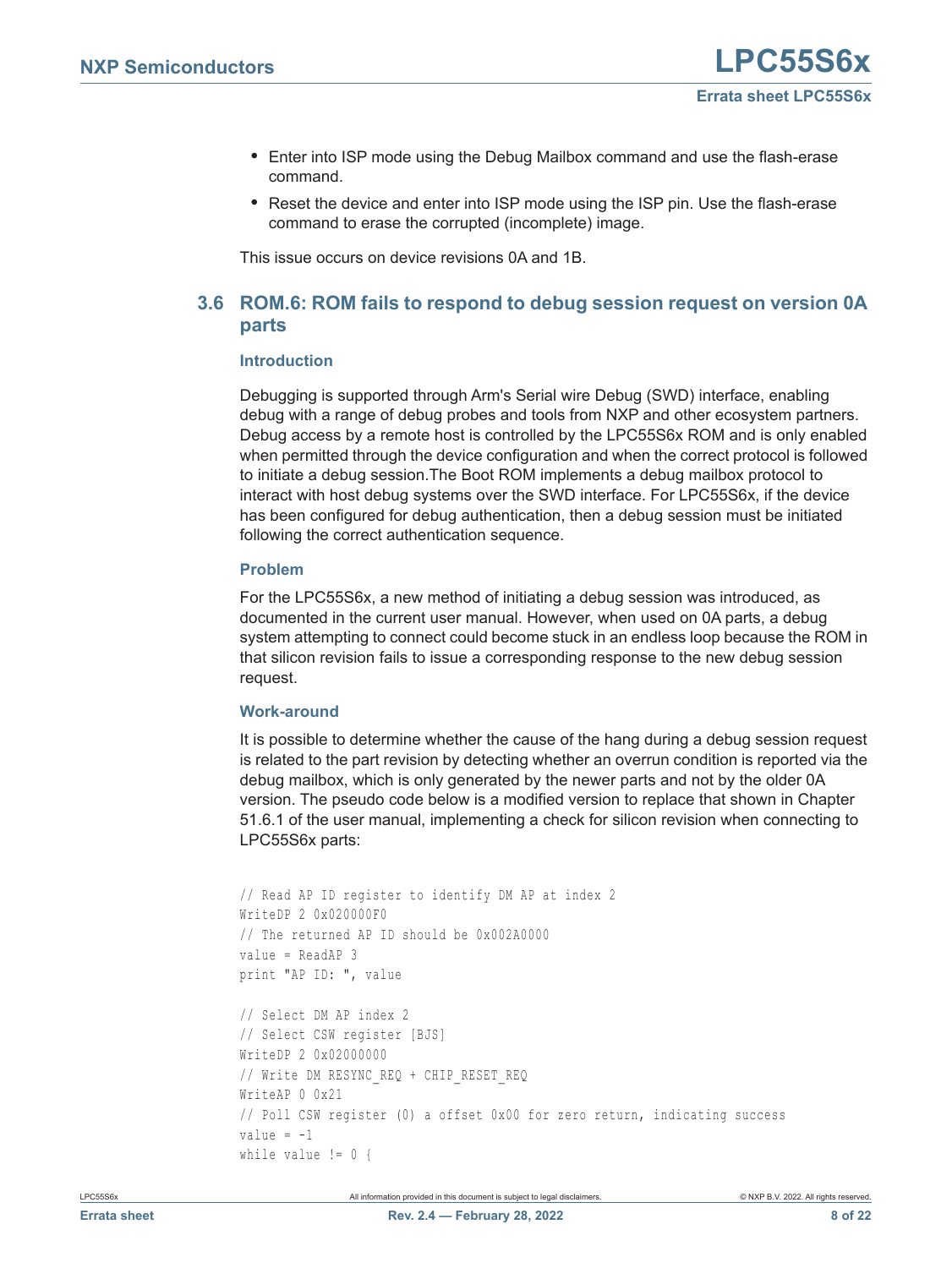```
value = ReadAP 0
}
print "RESYNC REQUEST + CHIP RESET REQUEST: ", value
// detecting 0A vs 1B silicon. 
// Write START_DM-AP command (CMD_1) the response of this command is 0x0
// returned through RETURN register 2
WriteAP 1 1
// Write DM START DBG SESSION (CMD 7) to REQUEST register (1) at offset 0x04.
// If the command is successful the return value is 0x80000000.
// However, 0A version silicon doesn't return a success code.
WriteAP 1 7
wait(10ms) 
// Check CSW register (0) at offset 0x0 for any errors
// Since we have issued two command in sequence without reading 
// the RETURN register in between, on 1B silicon an overrun condition would // occur. 
value = ReadAP 0 
// If the value return is 0x00000008 (AHB or ERR) then it is 1B silicon, 
// else it is 0A silicon.
// For 1B silicon, reset the chip by writing 0x21 to register 0 to 
// clear the error before continuing
If (value == 0x00000008) {
// Repeat connection sequence to clear overrun
WriteAP 0 0x21
value = -1while value != 0 {
value = ReadAP 0
}
// Write DM START_DBG_SESSION to REQUEST register (1)
WriteAP 1 7
value = ReadAP 2
}
```
As a simpler fix, a delay can be introduced (around 100ms is suggested) to allow the ROM code to reach its idle loop after preparing for the debug session; to do this, insert the 100ms delay just before the "detecting 0A vs 1B silicon" comment and omit the rest of the steps.

# <span id="page-8-0"></span>**3.7 VDD.1: The minimum operating voltage is 1.85 V**

## <span id="page-8-1"></span>**Introduction**

The LPC55S6x operating voltage range specification is from 1.80 V to 3.6 V.

## <span id="page-8-2"></span>**Problem**

On the LPC55S6x rev 0A, the minimum operating range is 1.85 V.

## <span id="page-8-3"></span>**Work-around**

There is no work-around.

LPC55S6x **All information provided in this document** is subject to legal disclaimers. **COMPOUT ALL CONTANT CONTANT CONTANT CONTANT CONTANT CONTANT CONTANT CONTANT CONTANT CONTANT CONTANT CONTANT CONTANT CONTANT CONTANT CO**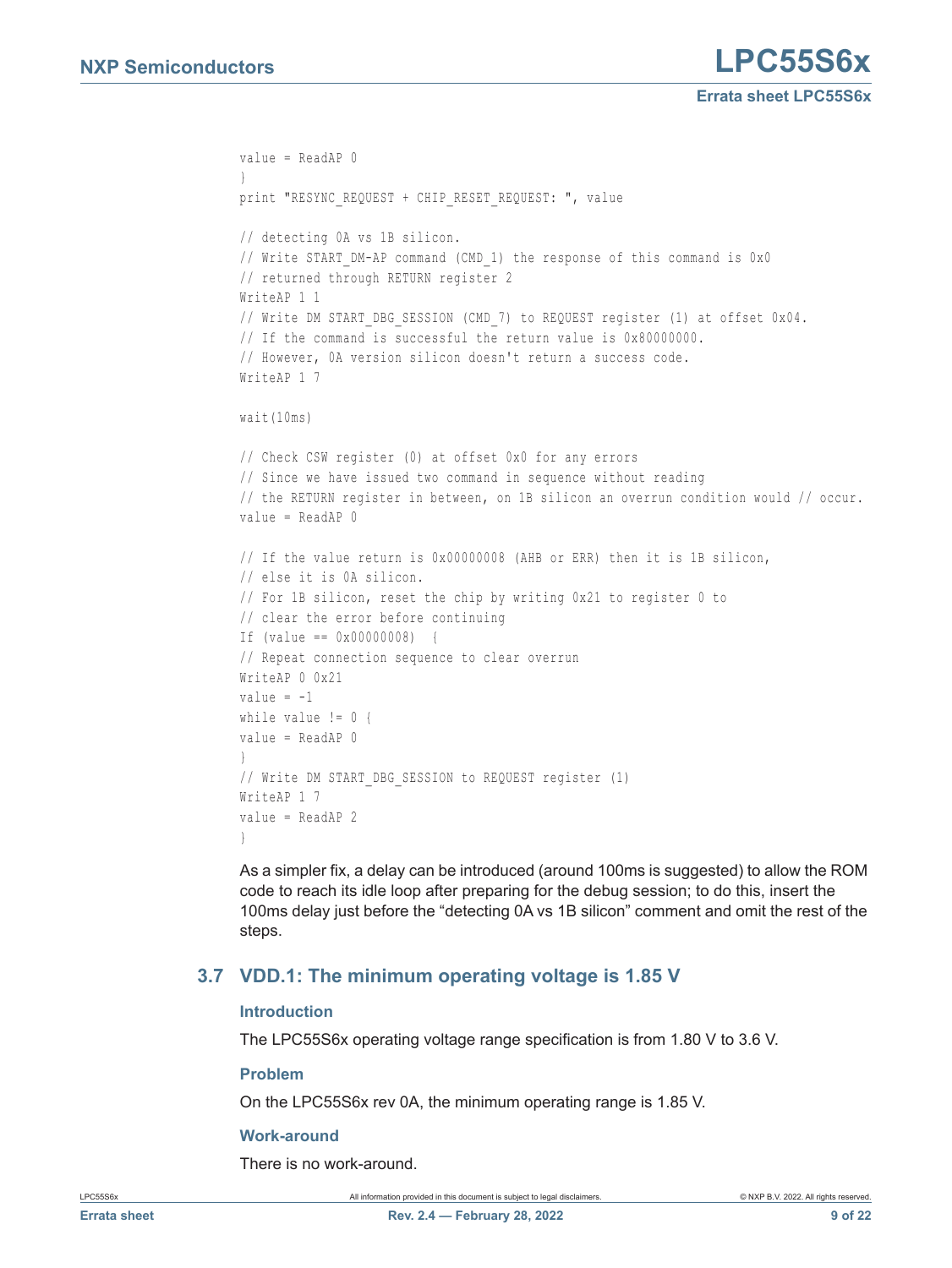This issue is fixed on device revision 1B.

# <span id="page-9-0"></span>**3.8 CMP.1: The hysteresis on the comparator cannot be enabled**

#### <span id="page-9-3"></span>**Introduction**

On the LPC55S6x, the analog comparator control register (COMP) provides an option to enable and disable the hysteresis.

#### <span id="page-9-4"></span>**Problem**

On the LPC55S6x, the hysteresis feature of the comparator cannot be enabled.

#### <span id="page-9-5"></span>**Work-around**

There is no work-around.

This issue will be fixed in the next silicon revision 1B.

# <span id="page-9-1"></span>**3.9 USB.1: HS host fails when connecting with the LS device (mouse)**

#### <span id="page-9-6"></span>**Introduction**

The USB1 high-speed controller is available on select LPC55S6x devices and provides a plug-and-play connection of peripheral devices to a host with three different data speeds:

- **•** high-speed with a data rate of 480Mbps.
- **•** full-speed with a data rate of 12 Mbps.
- **•** low-speed with a data rate of 1.5 Mbps.

Many portable devices can benefit from the ability to communicate with each other over the USB interface without intervention of a host PC.

#### <span id="page-9-7"></span>**Problem**

USB HS host fails when connecting with an LS device (mouse).

#### <span id="page-9-8"></span>**Work-around**

To support Full-Speed and Low-Speed applications, it is recommended to use the USB0 Full-Speed port and the USB1 High-speed port for Device or Host. In addition, should an application require support of Low-Speed USB devices with a USB High-Speed Host, this can be accomplished by inserting a USB Hub between the USB1 High-speed port and external USB devices.

# <span id="page-9-2"></span>**3.10 USB.2: PHY does not auto-power down in suspend mode**

#### <span id="page-9-9"></span>**Introduction**

The USB1 High-Speed Physical Layer (PHY) is available on LPC55S6x devices that include USB high-speed controllers.

A device will go into the L2 suspend state if there is no activity on the USB bus for more than three ms.

The USB protocol requires power management by the USB device.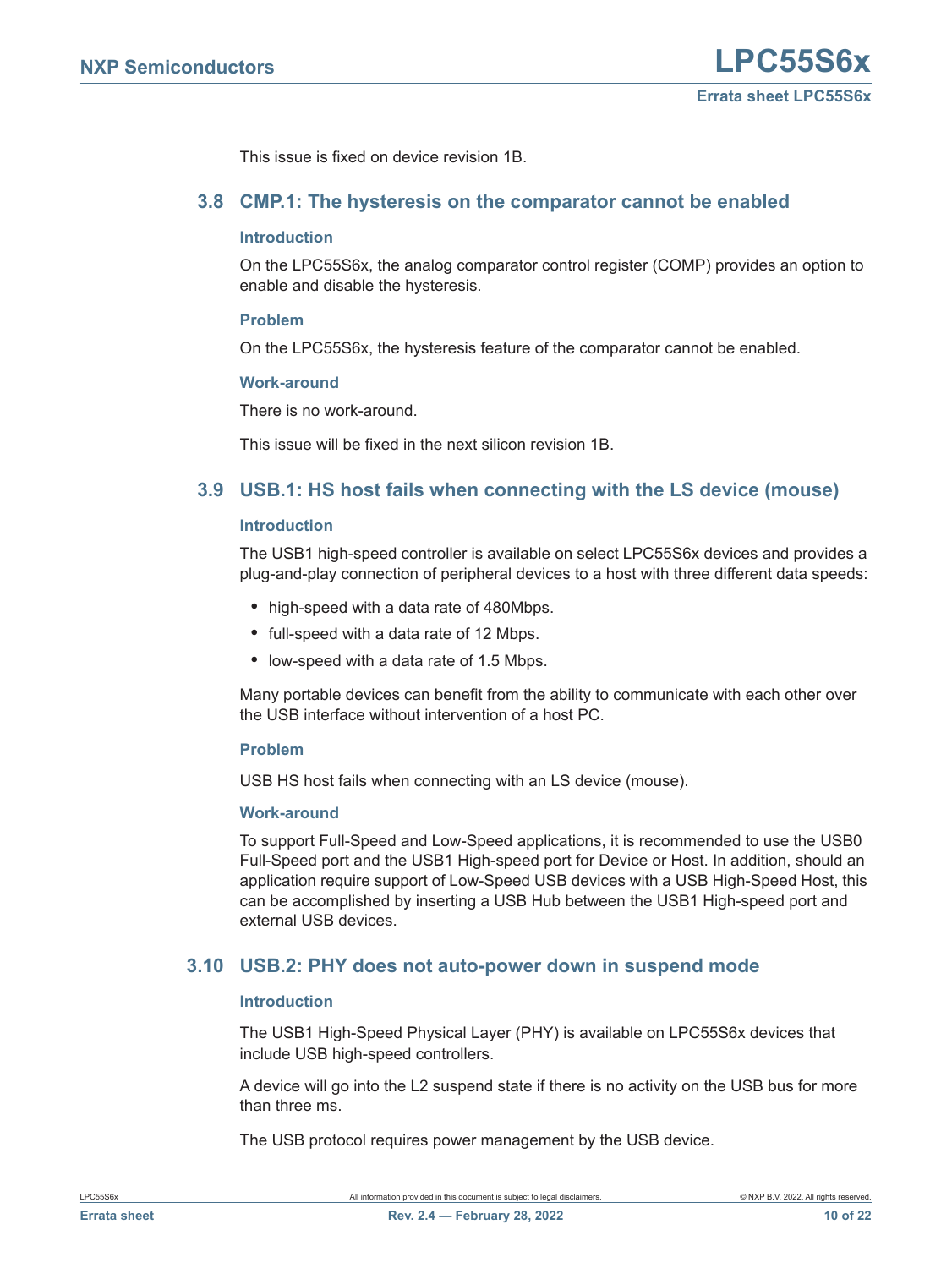# <span id="page-10-2"></span>**Problem**

The device does not auto-power down properly in suspend states, which impacts power consumption in the PHY.

#### <span id="page-10-3"></span>**Work-around**

This issue is fixed on device revision 1B.

# <span id="page-10-1"></span>**3.11 USB.3: Automatic USB rate adjustment is not functional when using multiple hubs**

#### <span id="page-10-4"></span>**Introduction:**

Full-speed and low-speed signaling uses bit stuffing throughout the packet without exception. If the receiver sees seven consecutive ones anywhere in the packet, then a bit stuffing error has occurred, and the packet should be ignored.

The time interval just before an End of Packet (EOP) is a special case. The last data bit before the EOP can become stretched by hub switching skews. This is known as dribble and can lead to a situation where dribble introduces a sixth bit that does not require a bit stuff. Therefore, the receiver must accept a packet where there are up to six full bit times at the port with no transitions prior to the EOP.

#### <span id="page-10-5"></span>**Problem:**

The LPC55S6x device use the start of an EOP for frequency measurements. This is not functional when going through multiple hubs that introduce a dribble bit because of hub switching skews. For this reason, the start of the EOP cannot be used for frequency measurements for automatic USB rate adjustment (by setting USBCLKADJ in the FRO192M\_CTRL register). The problem does not occur when a single hub is used.

#### <span id="page-10-6"></span>**Work-around:**

Use the FRO calibration library provided in technical note TN00063. This library allows the application to have a crystal-less USB device operation in full-speed mode.

# <span id="page-10-0"></span>**3.12 USB.4: For the USB high-speed device controller, the detection handshaking fails when certain full-speed hubs are connected**

#### <span id="page-10-7"></span>**Introduction**

See the USB2.0 specification for details regarding the USB High-speed Detection Handshake protocol.

#### <span id="page-10-8"></span>**Problem**

As a high-speed device, when certain full-speed hubs are connected, the USB device does not detect the HOST KJ sequence correctly and, as a result, does not recognize the speed of the connected host. In this case, the USB device can act erratically due to the wrong speed detection.

#### <span id="page-10-9"></span>**Work-around**

There are two workarounds: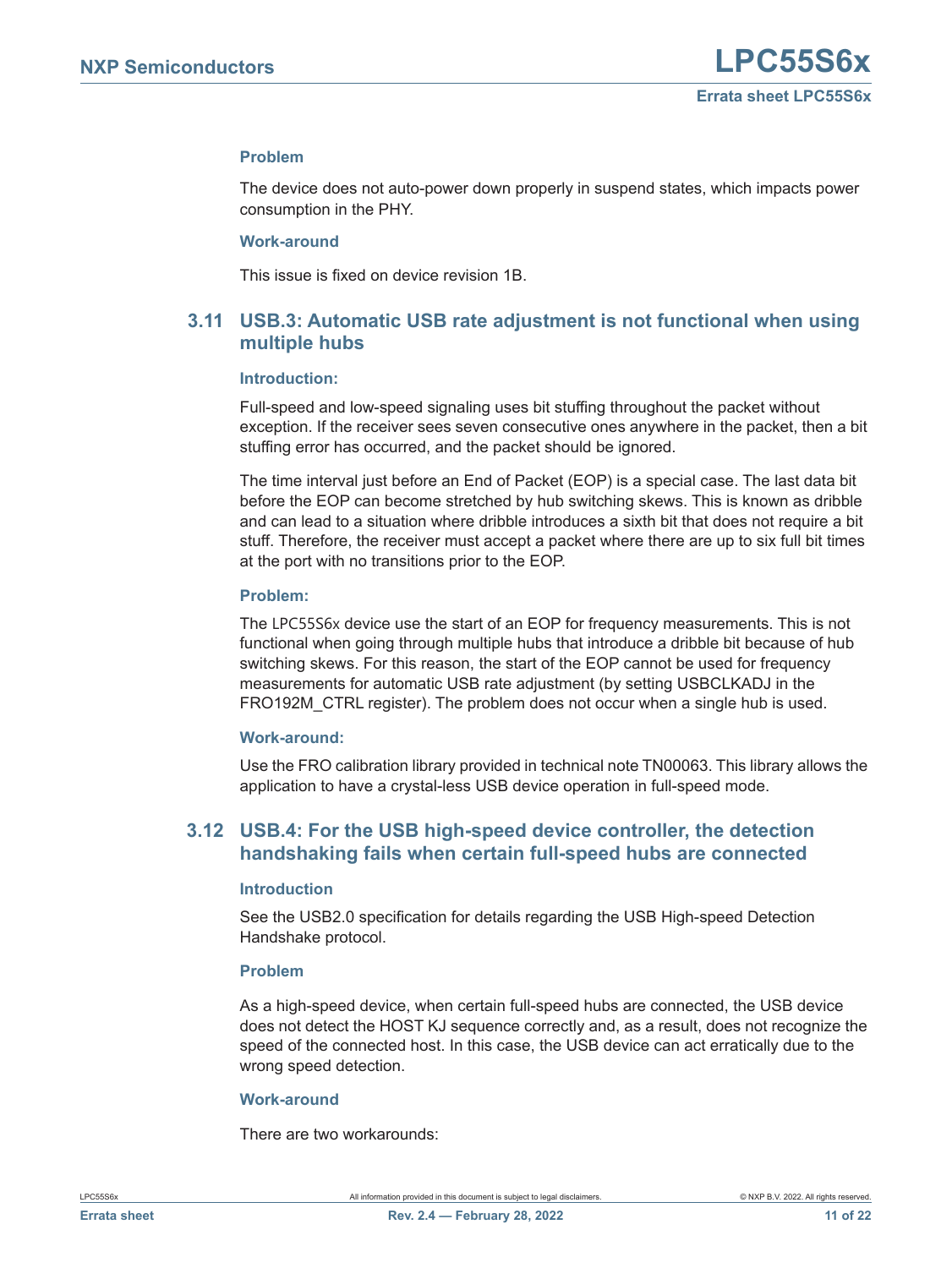- 1. The software work-around below can be implemented in usb\_dev\_hid\_mouse where API is called "USB\_DeviceHsPhyChirpIssueWorkaround()". In event handler in USB\_DeviceCallback(),
	- **–** On "kUSB\_DeviceEventBusReset" event, USB\_DeviceHsPhyChirpIssueWorkaround() should be called to identify the speed of the host connected to. If full-speed host is connected or "isConnectedToFsHostFlag" is set , FORCE\_FS (bit 21) of DEVCMDSTAT register should be set to force the device operating in full-speed mode.
	- **–** On "kUSB\_DeviceEventDetach" event, FORCE\_FS (bit 21) of DEVCMDSTAT register should be cleared.
- 2. The software workaround below is available in tech note (TN00071) In event handler in USB\_DeviceCallback(),
	- **–** On "kUSB\_DeviceEventAttach" event, set PHY\_RX register trip-level voltage to the highest. USBPHY->RX &= ~(USBPHY\_RX\_ENVADJ\_MASK);USBPHY->RX |= 2;.
	- **–** On "kUSB\_DeviceEventBusReset" event, check the DEVCMDSTAT[SPEED] to determine the connected bus speed. (SPEED are bits 22 and 23). If DEVCMDSTAT[SPEED]=FS, FORCE\_FS (bit 21) of DEVCMDSTAT should be set to force the device operating in full-speed mode.
	- **–** On "kUSB\_DeviceEventGetDeviceDescriptor" event, or first SETUP packet has arrived, Set the USBPHY\_RX[ENVADJ] field back to default 0. Otherwise, USBPHY\_RX[ENVADJ] field will remains as 2 unless a disconnect event occurs.
	- **–** On "kUSB\_DeviceEventDetach" event, Clear FORCE\_FS (bit 21) of DEVCMDSTAT register to zero. Reset USBPHY\_RX[ENVADJ] field back to default  $\mathbf{0}$ .

# <span id="page-11-0"></span>**3.13 ADC.1: Async interrupts with resume not supported**

# <span id="page-11-1"></span>**Introduction**

The ADC controller is available on all LPC55S6x devices. Trigger detect with up to 16 trigger sources is supported with priority level configuration. A software or hardware trigger option is provided for each.

# <span id="page-11-2"></span>**Problem**

The following problems are all related to the restart after interrupt feature:

- **•** Low priority trigger executes twice when resumed.
- **•** Trigger can't restart when it is configured to do so.
- **•** Incorrect trigger resumed after exception.

# <span id="page-11-3"></span>**Work-around**

There is no work-around.

The async interrupts with resume is not supported on device revisions 0A and 1B.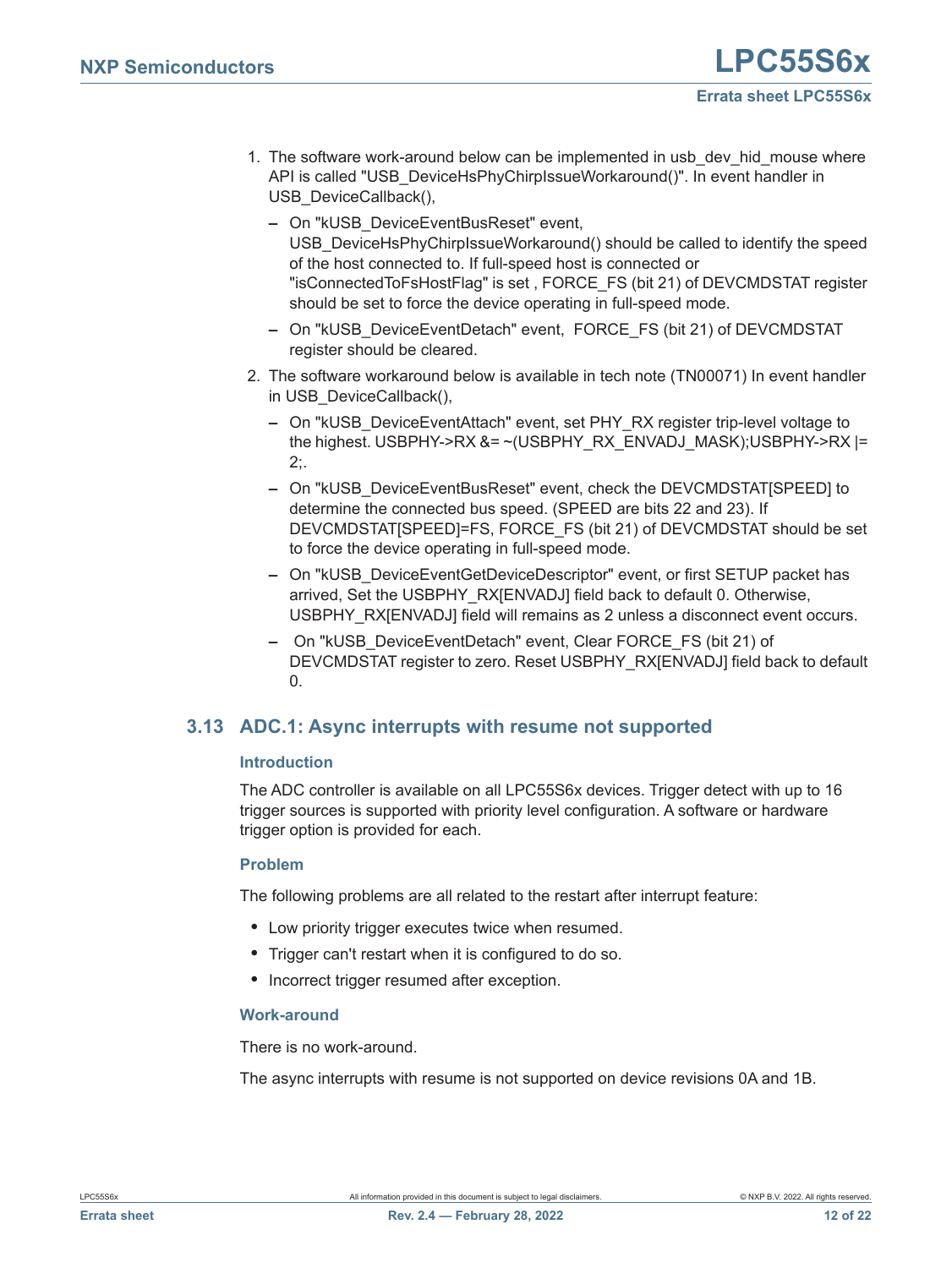# <span id="page-12-0"></span>**3.14 ADC.2: Request for offset calibration function bit (CALOFS) is not cleared after completion of offset calibration function**

# <span id="page-12-2"></span>**Introduction**

The ADC controller is available on all LPC55S6x devices and supports a calibration step where the ADC is configured to perform a calibration operation to determine the value needed in the OFSTRIM register. The CALOFS bit is set to determine the value for the OFSTRIM register which automatically begins a sequence that calculates the value. Once the sequence has completed, the OFSTRIM register is updated with a signed value between -16 and 15. This value is used to minimize offset during normal operation

# <span id="page-12-3"></span>**Problem**

The CALOFS bit is written a 1 by software with a bus access to initiate the calibration offset function implemented in hardware. The CALOFS control bit is supposed to be cleared by hardware upon completion of the offset calibration function, but the clock used for the CALOFS bit is only active when the ADC registers are being accessed by software and the hardware clearing mechanism does not work except when an ADC bus access is in progress on the exact cycle that hardware is trying to clear the CALOFS bit. In the failing case where CALOFS does not clear after the offset calibration function, the ADC logic begins the calibration offset function again. This results in an indefinite loop that can only be terminated by a system reset or some form of polling of the ADC registers that coincides with the successful clearance of the CALOFS bit.

# <span id="page-12-4"></span>**Work-around**

To clear the OFSTRIM-request, read the register STATUS (poll for the CAL\_RDY bit in the STATUS register). The polling for the bit is enough to ensure that the request is cleared.

This issue is fixed on device revision 1B.

# <span id="page-12-1"></span>**3.15 ADC.3: Sign-extend calibration results for averaging is not supported**

## <span id="page-12-5"></span>**Introduction**

The ADC controller is available on all LPC55S6x devices.

The ADC module includes offset and linearity calibration logic. A request for calibration should be made any time upon reset or power up. Each SAR conversion will utilize calibration data calculated during the auto-calibration routine.

# <span id="page-12-6"></span>**Problem**

Sign-extend calibration values for averaging is not supported (averaging of negative numbers in the offset calibration).

# <span id="page-12-7"></span>**Work-around**

Software-based averaging can be used as a work-around.

This issue is fixed on device revision 1B.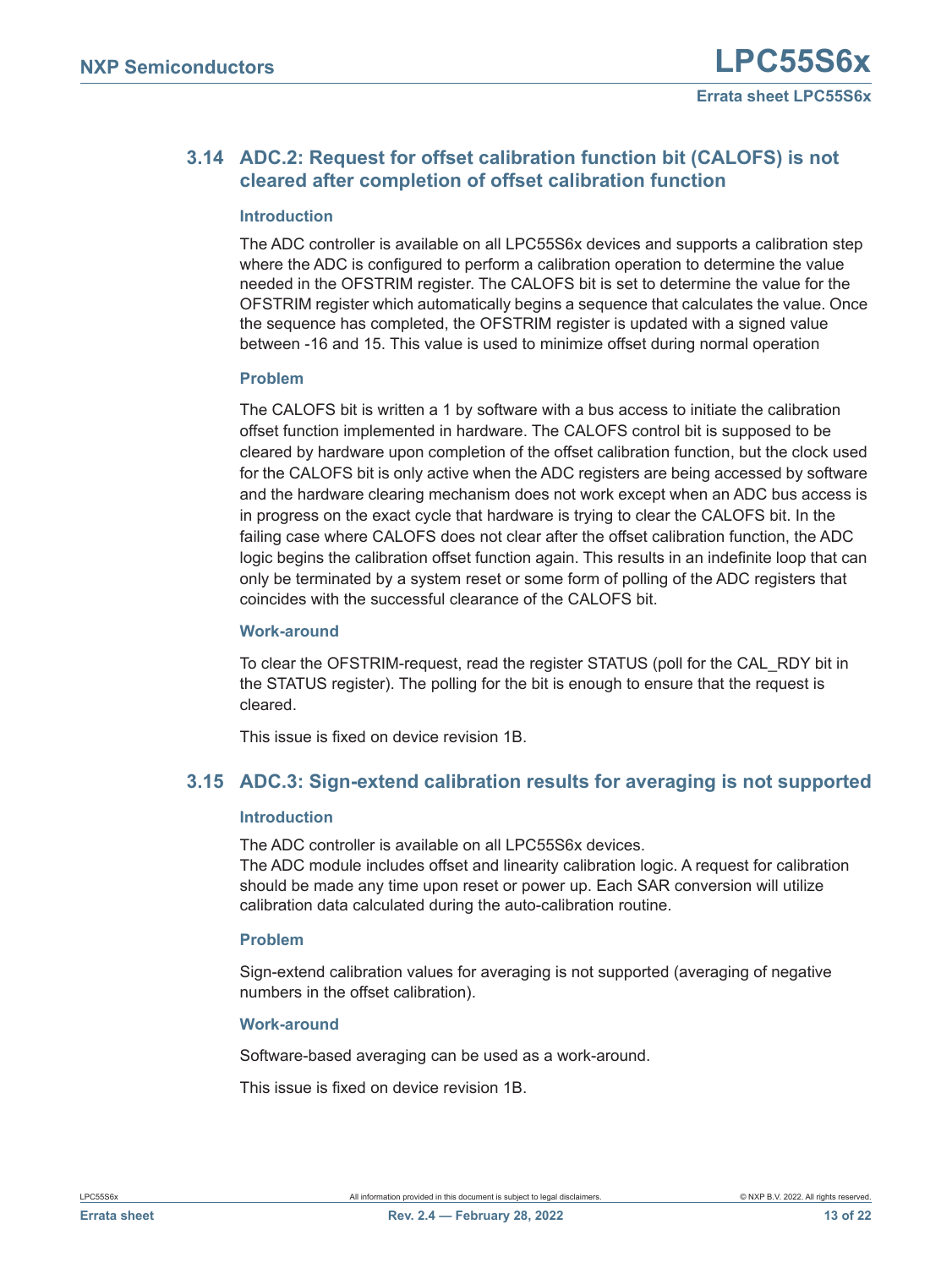# <span id="page-13-0"></span>**3.16 GPIO.1: During power-up, an unexpected glitch (low pulse) could occur on port pins (PIO0\_28, PIO1\_1, PIO1\_18, PIO1\_30).**

# <span id="page-13-3"></span>**Introduction**

To wake up from reduced power modes, the wake-up source must be properly configured. Each reduced power mode supports its own wake-up sources and needs to be configured accordingly.

# <span id="page-13-4"></span>**Problem**

An unexpected glitch (low pulse for around 200 us) could occur on port pins (PIO0\_28, PIO1\_1, PIO1\_18, PIO1\_30) as the VDD supply ramps up. This glitch does not occur when device wakes up from sleep, deep-sleep, power-down, and deep power-down modes.

# <span id="page-13-5"></span>**Work-around**

There is no work-around.

This issue is fixed in the silicon revision 1B.

# <span id="page-13-1"></span>**3.17 I2S.1: I2S signal sharing is not functional**

# <span id="page-13-6"></span>**Introduction**

Signal sharing allows more than one on-chip I2S interface to be connected to a clock, WS, and input data on the same pins without the need for any external board wiring. I2S signal sharing allows the use of multiple I2S that function together in a single TDM stream thus reducing the number of pins that are required for a particular application.

## <span id="page-13-7"></span>**Problem**

The I2S signal sharing feature is not functional.

## <span id="page-13-8"></span>**Work-around**

There is no work-around.

This issue is fixed in device revision 1B.

# <span id="page-13-2"></span>**3.18 AES.1: Keys are not available when Cortex-M33 is running a security level less than 3**

## <span id="page-13-9"></span>**Introduction**

The security system on LPC55S6x has a set of hardware blocks and ROM code to implement the security features provided by the device. The hardware consists of an AES, SHA, and PRINCE engine, a random number generator, and a key storage block that can wrap user provided keys and derive device unique keys from an SRAM based PUF (Physically Unclonable Function). The wrapped keys and derived keys are exported by PUF to firmware in key codes (encrypted data) through the SET\_KEY and GEN\_KEY commands.

During key code generation, the KEY\_INDEX parameter can be specified, which determines the output path of the unwrapped plain key values. Keys wrapped with KEY\_INDEX set to 0 are only provided to hardware engines (AES & PRINCE) through a

LPC55S6x **All information provided in this document** is subject to legal disclaimers. **COMPO B.V. 2022.** All rights reserved.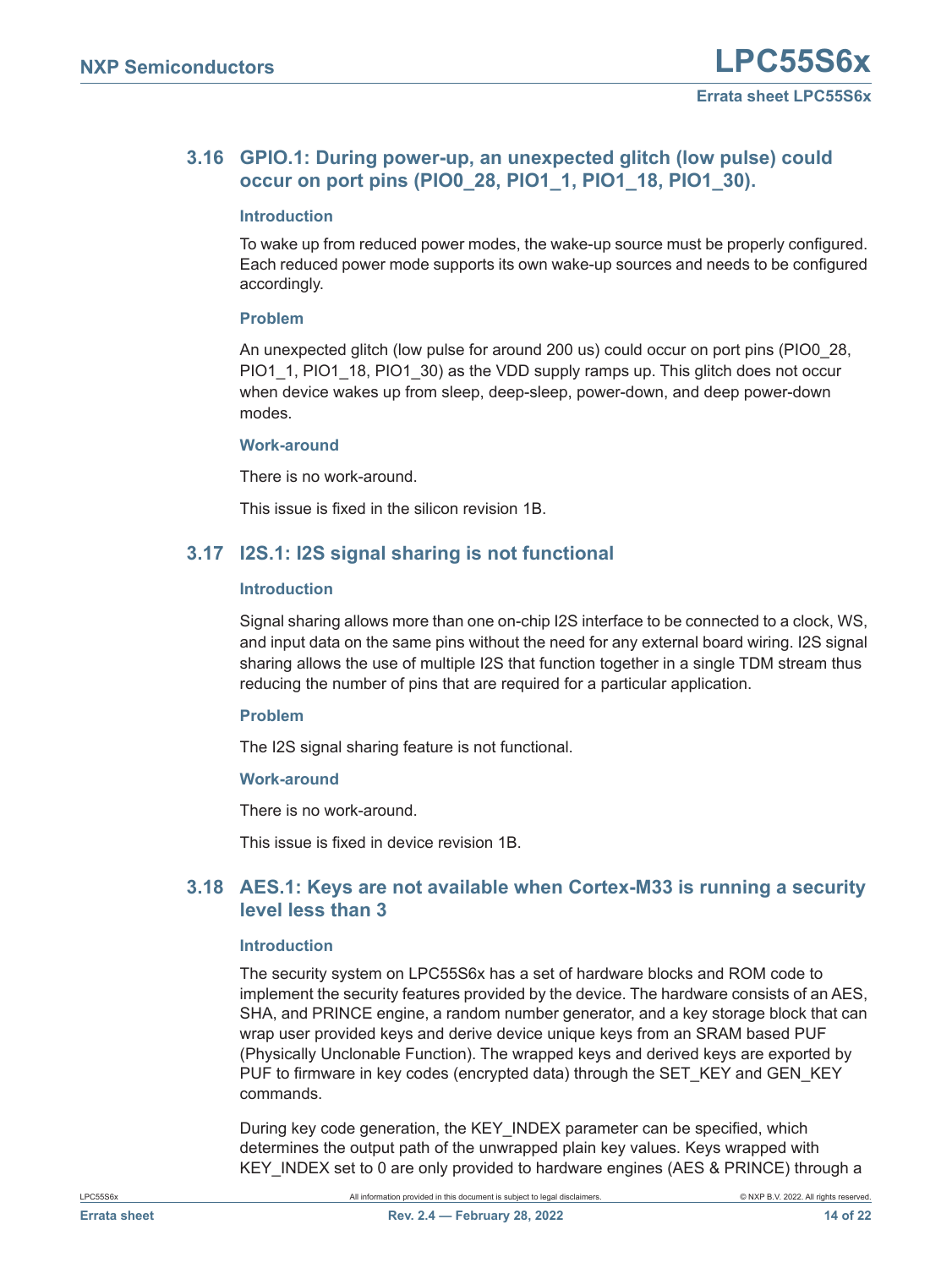secret bus; these keys are also referred to as secret keys. All other keys with KEY\_INDEX set from 1 to 15 are provided through the registers interface. Also, when you choose not to use the TrustZone mechanism, you cannot use the secret keys (KEY\_INDEX = 0) with the AES engine. Instead, you have to use the software supplied key.

# <span id="page-14-2"></span>**Problem**

Hardware logic makes all secret keys passed from PUF to the AES engine unusable unless firmware running on the Cortex-M33 accesses the HashCrypt engine at secure-privilege level 3. Thus, firmware should be written to make sure the Cortex-M33 uses the appropriate secure-privilege mode before configuring the AES engine to use secret keys. In addition, the TrustZone mechanism must be enabled to use secret keys (KEY INDEX = 0) with the AES engine.

## <span id="page-14-3"></span>**Work-around**

To use secret keys with the AES engine, firmware should make sure that the Cortex-M33 is at secure-privilege level 3 before configuring the AES engine registers. User applications which disable the TrustZone mechanism cannot use secret keys.

There is no workaround.

This issue is fixed in device revision 1B.

# <span id="page-14-0"></span>**3.19 Powerquad.1: Format issue in matrix scale function**

## <span id="page-14-4"></span>**Introduction**

A PowerQuad DSP Coprocessor and Accelerator are available on all LPC55S6x devices. A matrix operation (Add, Sub, Dot, Prod, Mult, Inverse, Transpose, and Scale) is provided for the DSP.

## <span id="page-14-5"></span>**Problem**

When using the matrix scale operation, in floating number to fixed one conversion, every 8th number is wrong.

## <span id="page-14-6"></span>**Work-around**

Do not mix fixed and float operands. As long as all operands and results are either fixed or float, then there is no issue.

This issue is fixed in device revision 1B.

# <span id="page-14-1"></span>**3.20 Powerquad.2: Floating point to integer converter scaling issue**

## <span id="page-14-7"></span>**Introduction**

A PowerQuad DSP Coprocessor and Accelerator is available on all LPC55S6x devices. For each co-processor output, and for AHB data converter for streaming operations write back, a floating point to fixed point conversion can be performed, while allowing the user to adjust the floating point's numbers exponent value before the conversion. As a result, a scaling by 2^^N of the floating-point value can occur when it gets converted. In the case of co-processor opcodes, this feature is useful in order to 'upscale' by taking numbers which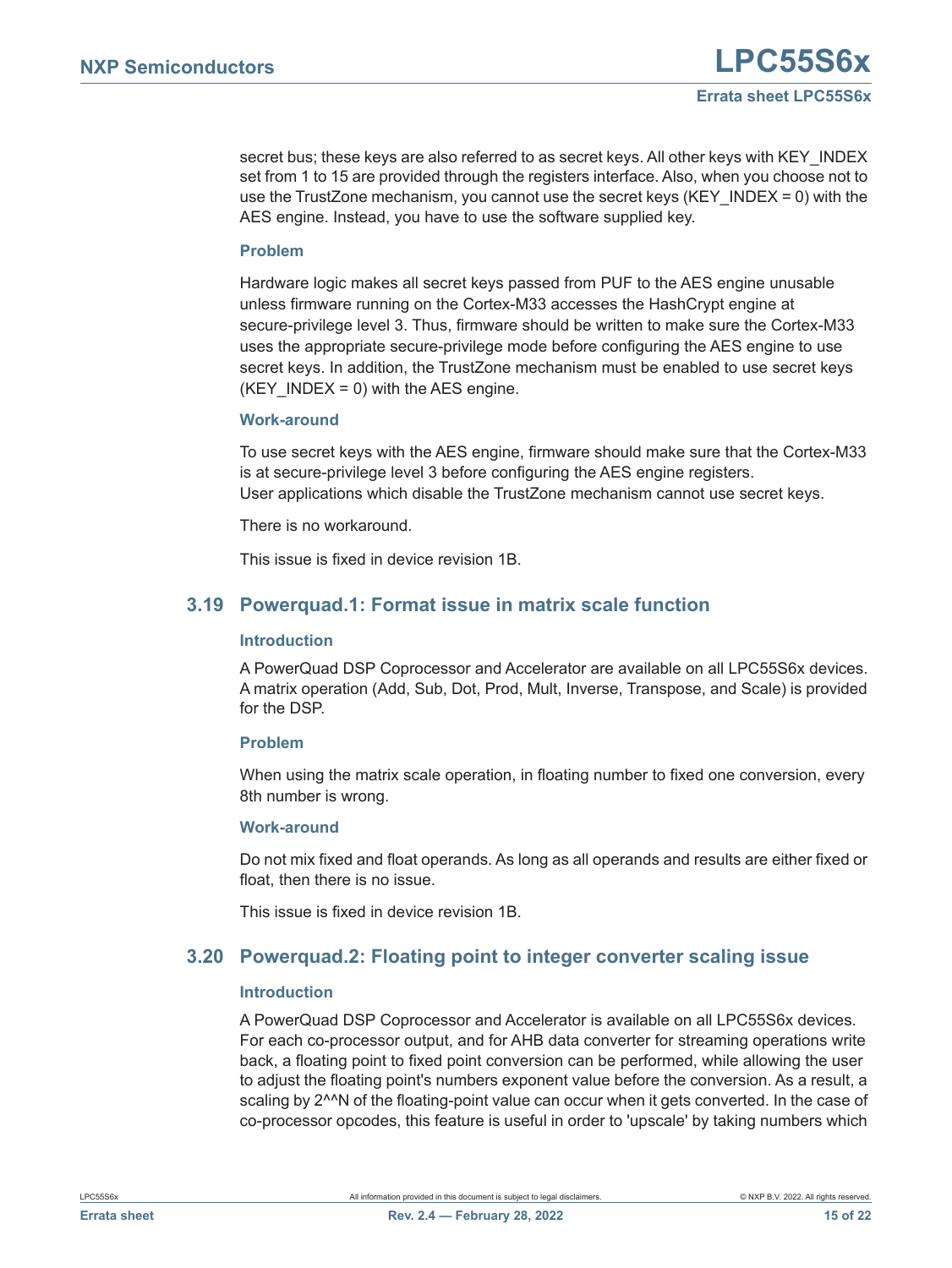have a fractional component and multiplying them by a power of two to increase the resolution in the resulting integer. In the case of AHB data writeback, it is possible to 'upscale' or 'downscale' the floating-point number.

## <span id="page-15-1"></span>**Problem**

When performing a downscale, the result for a floating-point value of 0 is an overflow of the exponent field, resulting in saturation. This is not the appropriate behavior since a 0, whether down-scaled or up-scaled, should result in 0.

When performing an upscale, results are correct, except in the case where a very large number's exponent combined with the up-scaling exceeds 2^^127. In this case, the overflow detection may not work, and saturation may not be correctly engaged due to the overflow in the exponent field. A negative prescaler  $(2^kx)$  prescaler where x is negative) cannot be used.

## <span id="page-15-2"></span>**Work-around**

Use floating numbers if fractional numbers are needed.

This issue is fixed in device revision 1B.

# <span id="page-15-0"></span>**3.21 WAKEIO.1: Wake-up I/O register reports incorrect wake-up source**

# <span id="page-15-3"></span>**Introduction**

On the LPC55S6x, a wake-up I/O cause register is available to identify the wake-up I/O (WAKEUP pins) source from deep power-down mode.

# <span id="page-15-4"></span>**Problem**

Before entering DEEP-POWER-DOWN, the following configuration is set for the wake-up sources:

- **•** Wake-up I/O 0 as falling edge.
- **•** Wake up I/O 1 as rising edge.
- **•** Wake up I/O 2 is disabled.
- **•** Wake up I/O 3 as falling edge.

1st case: The first wake up event is a rising edge on wake up I/O 1. PMC->WAKEIOCAUSE will indicate Wake-up I/O 0 trigger (wrong), Wake up I/O 1 trigger (correct) and Wake up I/O 3 trigger (wrong) as wake up I/O cause.

2nd case: The first wake up event is a falling edge on wake up I/O 3. PMC->WAKEIOCAUSE will indicate Wake-up I/O 0 trigger (wrong) and Wake up I/O 3 trigger (correct) as wake up I/O cause.

3rd case: The first wake up event is an RTC. PMC->WAKEIOCAUSE will indicate Wake-up I/O 0 trigger (wrong) and Wake up I/O 3 trigger (wrong) as wake up I/O cause.

## <span id="page-15-5"></span>**Work-around**

None. This issue does not occur when the wake I/O is not configured as falling edge.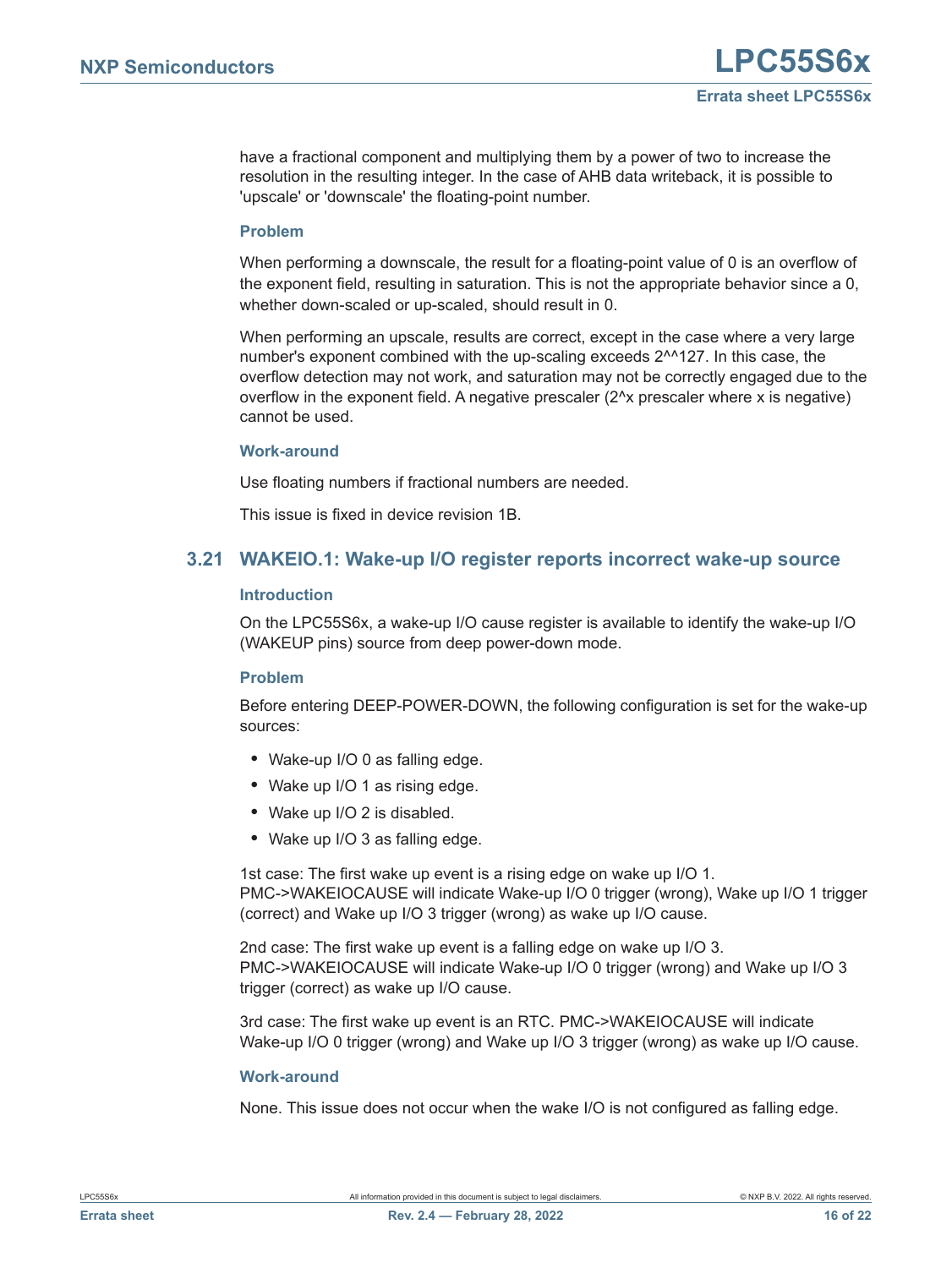# <span id="page-16-2"></span>**3.22 USB.5: In USB high-speed device mode, device writes extra byte(s) to the buffer if the NBytes is not multiple of 8 for OUT transfer**

# <span id="page-16-3"></span>**Introduction**

The LPC55S6x device family include a USB high-speed interface (USB1) that can operate in device mode at high-speed. The NBytes value represents the number of bytes that can be received in the buffer.

# <span id="page-16-4"></span>**Problem**

The LPC55S6x USB device controller writes extra bytes to the receive data buffer if the size of the transfer is not a multiple of 8 bytes since the USB device controller always writes 8 bytes. For example, if the transfer length is 1 bytes, 7 extra bytes will be written to the receive data buffer. If the transfer length is 7 bytes, 1 extra bytes will be written to the receive data buffer.

# <span id="page-16-5"></span>**Work-around**

Reserve an additional, intermediary buffer along with the buffer used by the application for USB data. After the USB data transfer into the intermediary buffer has been completed, use memcpy to move the data from the intermediary buffer into the application buffer, skipping the extraneous extra byte. This software work-around is implemented on the SDK software platform.

# <span id="page-16-0"></span>**3.23 USB.6: In USB high-speed device mode, when device isochronous IN endpoint sends a packet of MaxPacketSize of 1024 bytes in response to IN token from host, the isochronous IN endpoint interrupt is not set and the endpoint command/status list entry for the isochronous IN endpoint is not updated**

# <span id="page-16-6"></span>**Introduction**

The LPC55S6x device family include a USB high-speed interface (USB1) that can operate in device mode at high-speed. The isochronous IN endpoint supports a MaxPacketSize of 1024 bytes.

## <span id="page-16-7"></span>**Problem**

When device isochronous IN endpoint sends a packet of MaxPacketSize of 1024 bytes in response to IN token from host, the isochronous IN endpoint interrupt is not set and the endpoint command/status list entry for the isochronous IN endpoint is not updated.

# <span id="page-16-8"></span>**Work-around**

Restrict the isochronous IN endpoint MaxPacketSize to 1023 bytes in device descriptor.

# <span id="page-16-1"></span>**3.24 USB.7: In USB high-speed host mode, only one transaction per micro-frame is allowed for isochronous IN endpoints**

# <span id="page-16-9"></span>**Introduction**

The LPC55S6x device family include a USB high-speed interface which can operate in host mode. Up to three high-speed transactions are allowed in a single micro-frame to support high-bandwidth endpoints. This mode is enabled by setting the Mult (Multiple)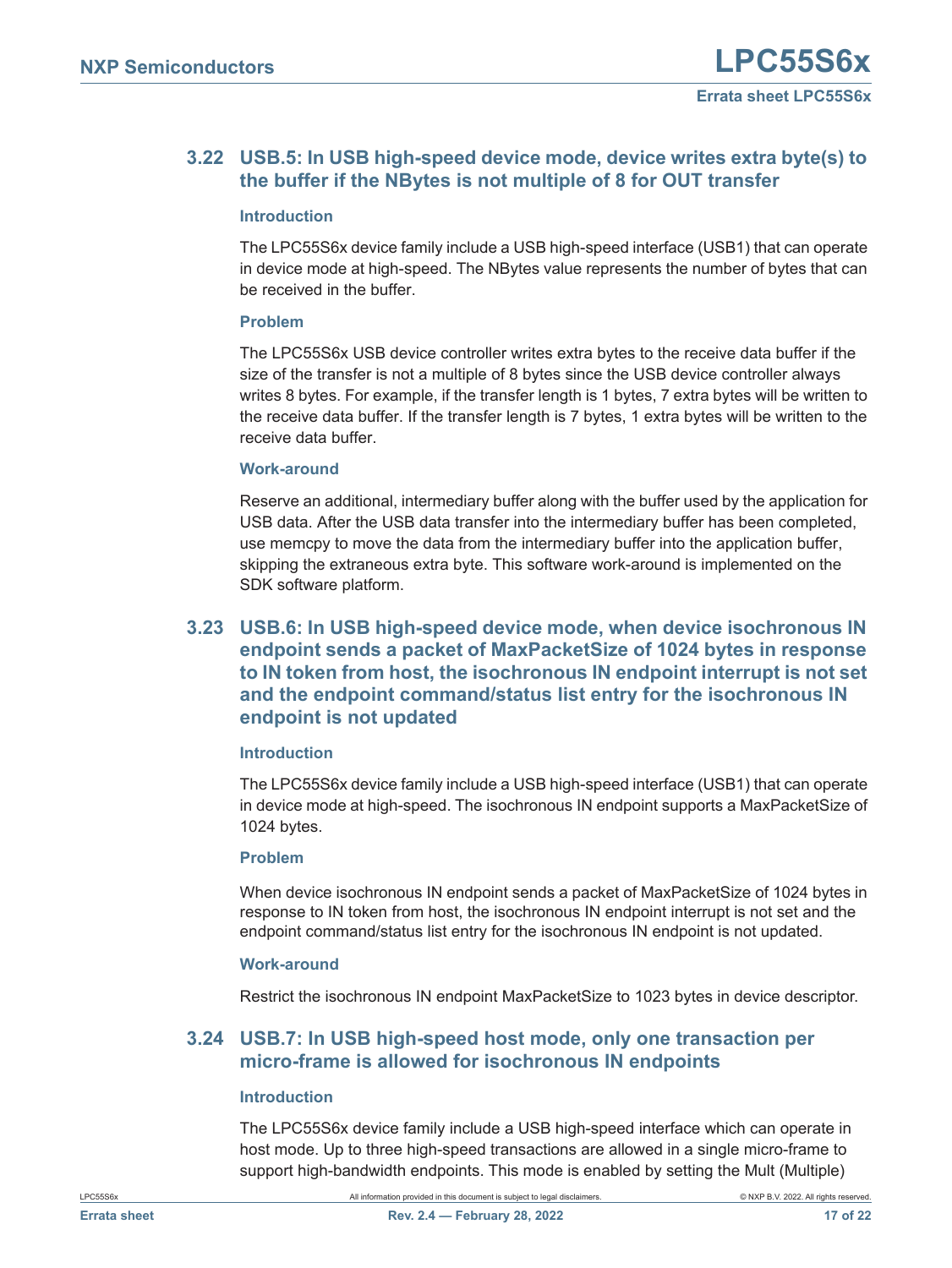field in the Proprietary Transfer Descriptor (PTD) and is used to indicate to the host controller the number of transactions that should be executed per micro-frame. The allowed bit settings are:

00b Reserved. A zero in this field yields undefined results.

01b One transaction to be issued for this endpoint per micro-frame.

10b Two transactions to be issued for this endpoint per micro-frame.

11b Three transactions to be issued for this endpoint per micro-frame.

#### <span id="page-17-2"></span>**Problem**

For High-bandwidth mode, using multiple packets (MULT = 10b or 11b) in a frame causes unreliable operation. Only one transaction (MULT = 01b) can be issued per micro-frame.

#### <span id="page-17-3"></span>**Work-around**

There is no software workaround. Only one transaction can be issued per micro-frame.

# <span id="page-17-0"></span>**3.25 DM-AP.1: I2C ISP via debug mailbox is not functional**

#### <span id="page-17-4"></span>**Introduction**

The LPC55S6x supports I2C ISP mode via debug mailbox. By default, ISP mode entry is determined by the state of the ISP boot selection pins at reset time. Usually this functionality is disabled through PFR configuration prior to field deployment or when ISP boot selection pins are used for some other board function. In this situation, the DM\_AP command "Enter ISP mode" can be used to enter one of the ISP modes (UART, SPI, I2C, USB-HID). Parameter value of 0x2 can be used to enter I2C ISP mode.

## <span id="page-17-5"></span>**Problem**

I2C ISP via debug mailbox cannot be entered and is not functional.

## <span id="page-17-6"></span>**Work-around**

There is no software workaround.

# <span id="page-17-1"></span>**3.26 VBAT\_DCDC.1: The minimum rise time of the power supply must be 2.6 ms or slower for Tamb = -40 C, and 0.5 ms or slower for Tamb = 0 C to +105 C**

#### <span id="page-17-7"></span>**Introduction**

The datasheet specifies no power-up requirements for the power supply on the VBAT\_DCDC pin.

#### <span id="page-17-8"></span>**Problem**

The device might not always start-up if the minimum rise time of the power supply ramp is 2.6 ms or faster for Tamb = -40 C, and 0.5 ms or faster for Tamb = 0 C to +105 C.

## <span id="page-17-9"></span>**Work-around**

None.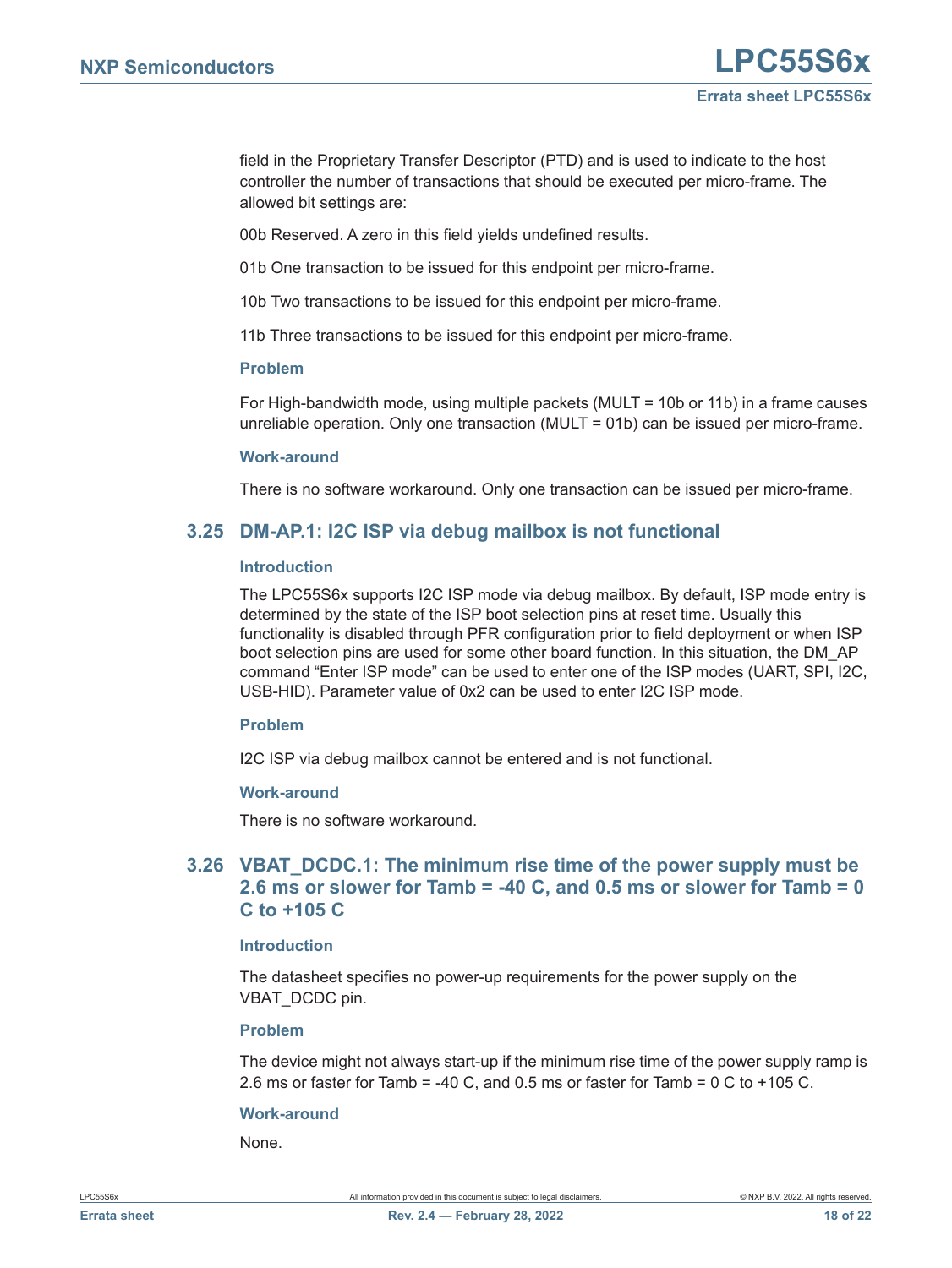# <span id="page-18-3"></span>**4. AC/DC deviations detail**

No known errata.

# <span id="page-18-1"></span><span id="page-18-0"></span>**5. Errata notes detail**

# **5.1 ISP.1: ROM runBootloader API to enter ISP mode does not work**

# **Introduction**

Devices with date code 2101 (yyww) onward, contain ROM Bootloader version T1.1.5 or higher with runBootloader API to enter into ISP mode.

# **Problem**

RunBootloader API does not work as described in the User Manual.

# **Work-around**

User should use below code in their application to invoke auto ISP mode instead of runBootloader API.

```
PMC->AOREG1 |=(0X0A <<16);NVIC_SystemReset();
```
# <span id="page-18-2"></span>**5.2 ROM.1: Stack pointer for application code cannot be located in the SRAM area when shared with PowerQuad RAM and USB RAM**

## <span id="page-18-4"></span>**Introduction**

Stack pointer for application code cannot be located in the SRAM area when shared with PowerQuad RAM and USB RAM.

# <span id="page-18-5"></span>**Problem**

ROM fails to check image if image stack address is  $>= 0x20040000$  and will enter ISP mode.

## <span id="page-18-6"></span>**Work-around**

Workaround is to modify the Startup.s and assign the stack pointer to an address < 0x20040000. SDK examples have been modified to handle this scenario.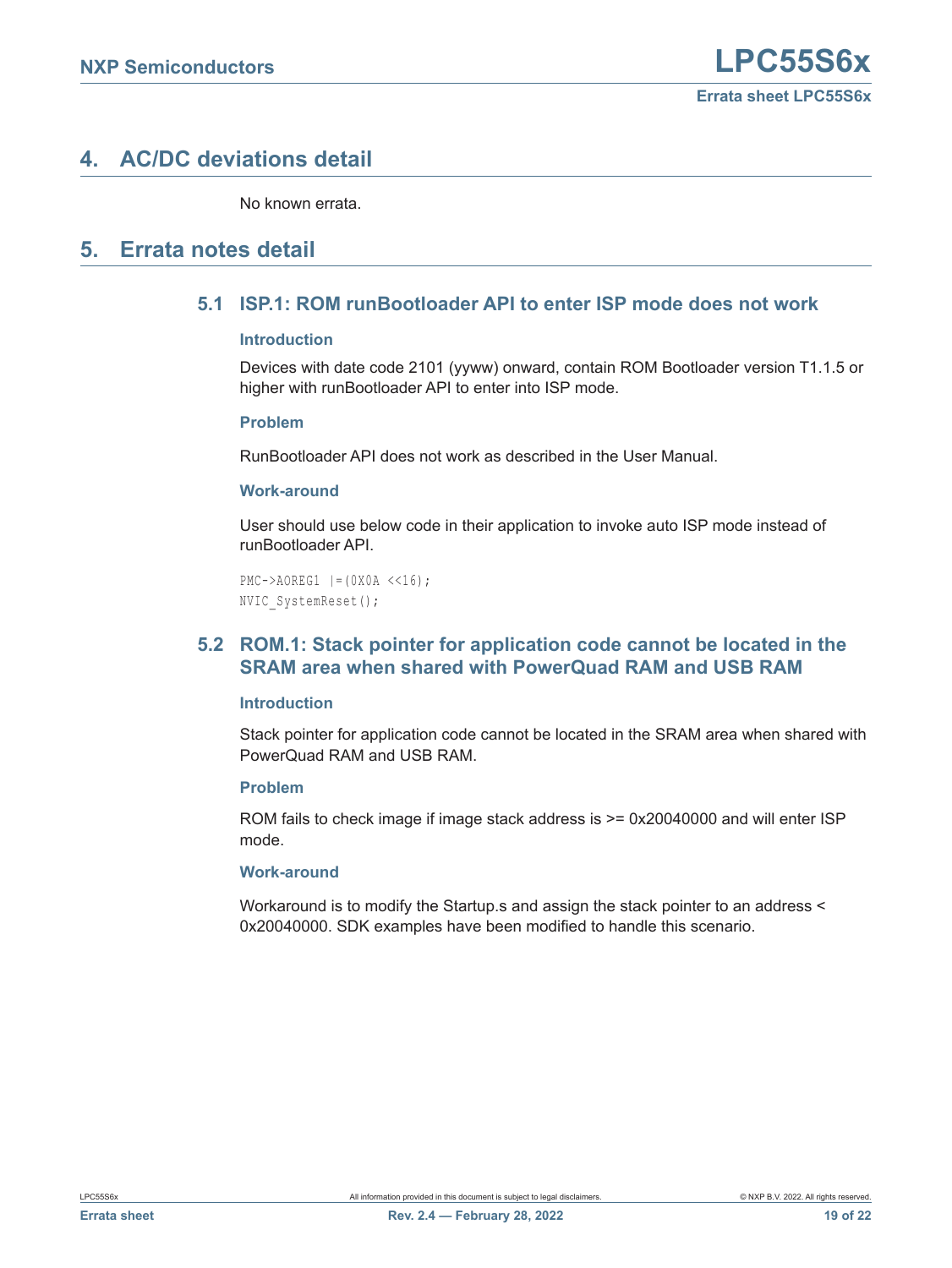# <span id="page-19-0"></span>**6. Contents**

| 1    | Product identification<br>3                                                                    |
|------|------------------------------------------------------------------------------------------------|
| 2    | 3                                                                                              |
| 3    | Functional problems detail<br>6                                                                |
| 3.1  | ROM.1: For PRINCE encrypted region, partial                                                    |
|      | erase cannot be performed<br>6                                                                 |
|      |                                                                                                |
|      |                                                                                                |
|      |                                                                                                |
| 3.2  | ROM.2: For PUF based key provisioning, a reset                                                 |
|      |                                                                                                |
|      | $Introduction.$                                                                                |
|      |                                                                                                |
| 3.3  | ROM.3: Unprotected sub regions in PRINCE                                                       |
|      | defined regions cannot be used<br>6                                                            |
|      |                                                                                                |
|      |                                                                                                |
|      |                                                                                                |
| 3.4  | ROM.4: Last page of image is erased when                                                       |
|      | simultaneously programming the signed image                                                    |
|      | and CFPA region. $\ldots \ldots \ldots \ldots \ldots \ldots$                                   |
|      |                                                                                                |
|      |                                                                                                |
| 3.5  |                                                                                                |
|      | ROM.5: ROM fails to enter ISP mode when image<br>is corrupted with flash pages in an erased or |
|      | unprogrammed state<br>7                                                                        |
|      |                                                                                                |
|      | Problem 7                                                                                      |
|      |                                                                                                |
| 3.6  | ROM.6: ROM fails to respond to debug session                                                   |
|      | request on version 0A parts 8                                                                  |
|      | Introduction8                                                                                  |
|      |                                                                                                |
| 3.7  | VDD.1: The minimum operating voltage is 1.85 V                                                 |
|      | 9                                                                                              |
|      | Introduction9                                                                                  |
|      |                                                                                                |
|      |                                                                                                |
| 3.8  | CMP.1: The hysteresis on the comparator cannot                                                 |
|      | 10                                                                                             |
|      | $Introduction. 10$                                                                             |
|      |                                                                                                |
|      |                                                                                                |
| 3.9  | USB.1: HS host fails when connecting with the LS                                               |
|      |                                                                                                |
|      |                                                                                                |
|      |                                                                                                |
| 3.10 | USB.2: PHY does not auto-power down in                                                         |
|      |                                                                                                |
|      |                                                                                                |
|      |                                                                                                |
|      | Work-around11                                                                                  |
|      |                                                                                                |

| 3.11 | USB.3: Automatic USB rate adjustment is not                               |
|------|---------------------------------------------------------------------------|
|      | functional when using multiple hubs<br>11                                 |
|      |                                                                           |
|      |                                                                           |
|      |                                                                           |
| 3.12 | USB.4: For the USB high-speed device controller,                          |
|      | the detection handshaking fails when certain                              |
|      | full-speed hubs are connected<br>11                                       |
|      | Introduction $\ldots \ldots \ldots \ldots \ldots \ldots \ldots \ldots 11$ |
|      |                                                                           |
|      | Work-around 11                                                            |
| 3.13 | ADC.1: Async interrupts with resume not                                   |
|      |                                                                           |
|      | supported<br>12                                                           |
|      |                                                                           |
|      |                                                                           |
|      | Work-around 12                                                            |
| 3.14 | ADC.2: Request for offset calibration function bit                        |
|      | (CALOFS) is not cleared after completion of offset                        |
|      | 13                                                                        |
|      |                                                                           |
|      |                                                                           |
|      | Work-around 13                                                            |
| 3.15 | ADC.3: Sign-extend calibration results for                                |
|      | averaging is not supported 13                                             |
|      |                                                                           |
|      | $Problem \ldots \ldots \ldots \ldots \ldots \ldots \ldots \ldots$         |
|      | Work-around 13                                                            |
| 3.16 | GPIO.1: During power-up, an unexpected glitch                             |
|      |                                                                           |
|      |                                                                           |
|      | (low pulse) could occur on port pins (PIO0_28,                            |
|      | PIO1_1, PIO1_18, PIO1_30).<br>14                                          |
|      |                                                                           |
|      |                                                                           |
|      | Work-around 14                                                            |
| 3.17 | I2S.1: I2S signal sharing is not functional<br>14                         |
|      |                                                                           |
|      |                                                                           |
|      | Work-around 14                                                            |
| 3.18 | AES.1: Keys are not available when Cortex-M33                             |
|      | is running a security level less than $3$<br>14                           |
|      |                                                                           |
|      |                                                                           |
|      | Work-around 15                                                            |
| 3.19 | Powerquad.1: Format issue in matrix scale                                 |
|      | 15                                                                        |
|      |                                                                           |
|      |                                                                           |
|      |                                                                           |
|      | Work-around 15                                                            |
| 3.20 | Powerquad.2: Floating point to integer converter                          |
|      | 15                                                                        |
|      |                                                                           |
|      |                                                                           |
|      | Work-around 16                                                            |
| 3.21 | WAKEIO.1: Wake-up I/O register reports incorrect                          |
|      | 16                                                                        |
|      | $Problem \ldots \ldots \ldots \ldots \ldots \ldots \ldots \ldots$         |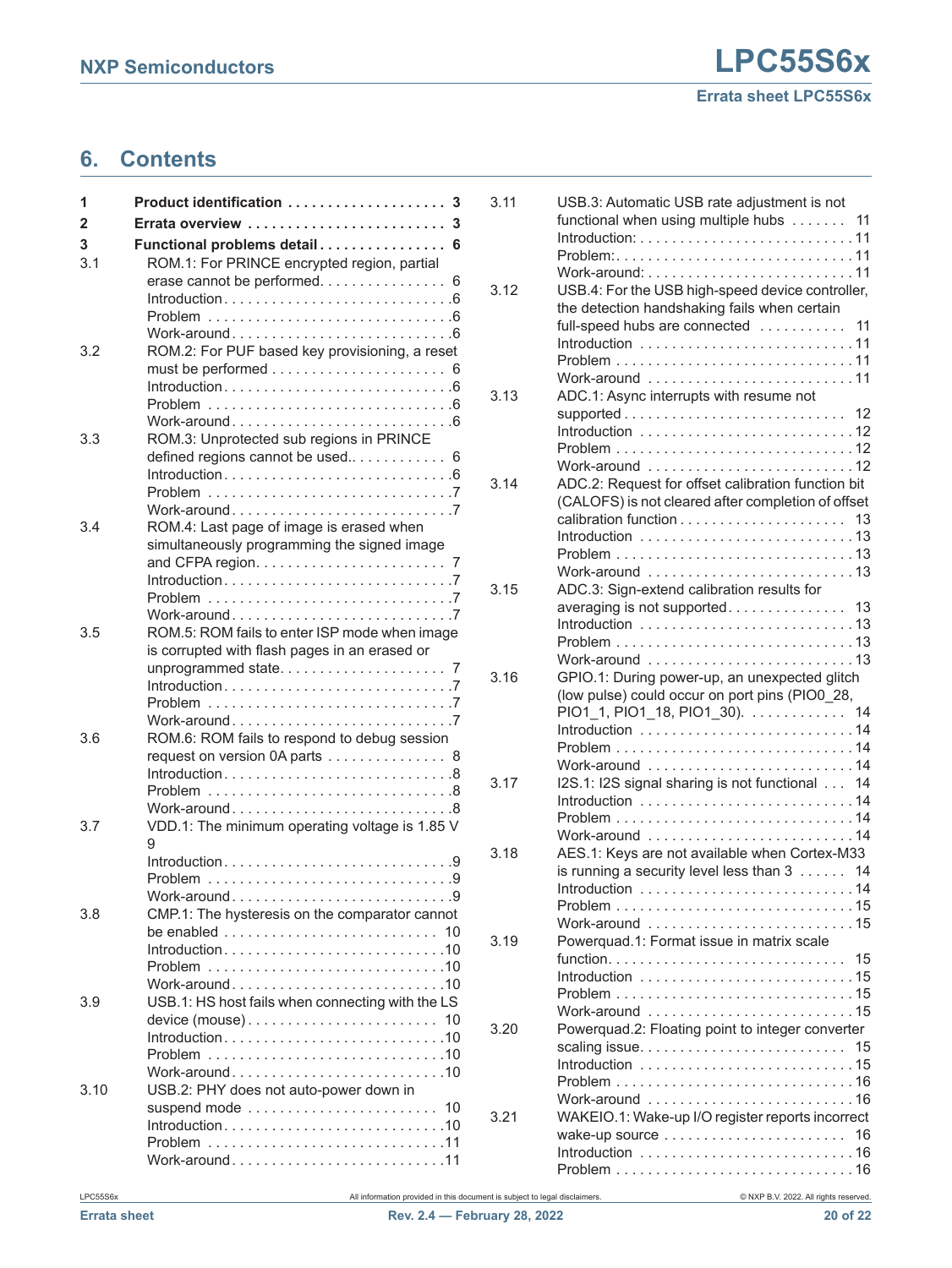| 3.22 | Work-around16<br>USB.5: In USB high-speed device mode, device                                    |
|------|--------------------------------------------------------------------------------------------------|
|      | writes extra byte(s) to the buffer if the NBytes is                                              |
|      | not multiple of 8 for OUT transfer<br>17                                                         |
|      |                                                                                                  |
|      | Work-around17                                                                                    |
| 3.23 | USB.6: In USB high-speed device mode, when                                                       |
|      | device isochronous IN endpoint sends a packet of                                                 |
|      | MaxPacketSize of 1024 bytes in response to IN                                                    |
|      | token from host, the isochronous IN endpoint                                                     |
|      | interrupt is not set and the endpoint                                                            |
|      | command/status list entry for the isochronous IN                                                 |
|      | endpoint is not updated  17                                                                      |
|      |                                                                                                  |
|      | Work-around17                                                                                    |
| 3.24 | USB.7: In USB high-speed host mode, only one                                                     |
|      | transaction per micro-frame is allowed for                                                       |
|      | isochronous IN endpoints 17                                                                      |
|      |                                                                                                  |
|      |                                                                                                  |
|      | Work-around18                                                                                    |
| 3.25 | DM-AP.1: I2C ISP via debug mailbox is not                                                        |
|      | functional  18                                                                                   |
|      |                                                                                                  |
|      | Work-around18                                                                                    |
| 3.26 | VBAT DCDC.1: The minimum rise time of the                                                        |
|      | power supply must be 2.6 ms or slower for Tamb                                                   |
|      | $= -40$ C, and 0.5 ms or slower for Tamb = 0 C to                                                |
|      |                                                                                                  |
|      | $Introduction \dots \dots \dots \dots \dots \dots \dots \dots \dots \dots \dots 18$              |
|      |                                                                                                  |
|      | Work-around18                                                                                    |
| 4    | AC/DC deviations detail  19                                                                      |
| 5    |                                                                                                  |
| 5.1  | ISP.1: ROM runBootloader API to enter ISP mode                                                   |
|      | does not work $\ldots$ , $\ldots$ , $\ldots$ , $\ldots$ , $\ldots$ , $\ldots$                    |
|      |                                                                                                  |
|      |                                                                                                  |
|      | Work-around19                                                                                    |
| 5.2  | ROM.1: Stack pointer for application code cannot<br>be located in the SRAM area when shared with |
|      | PowerQuad RAM and USB RAM 19                                                                     |
|      |                                                                                                  |
|      |                                                                                                  |
|      | Work-around19                                                                                    |
| 6    |                                                                                                  |
|      |                                                                                                  |

**continued >>**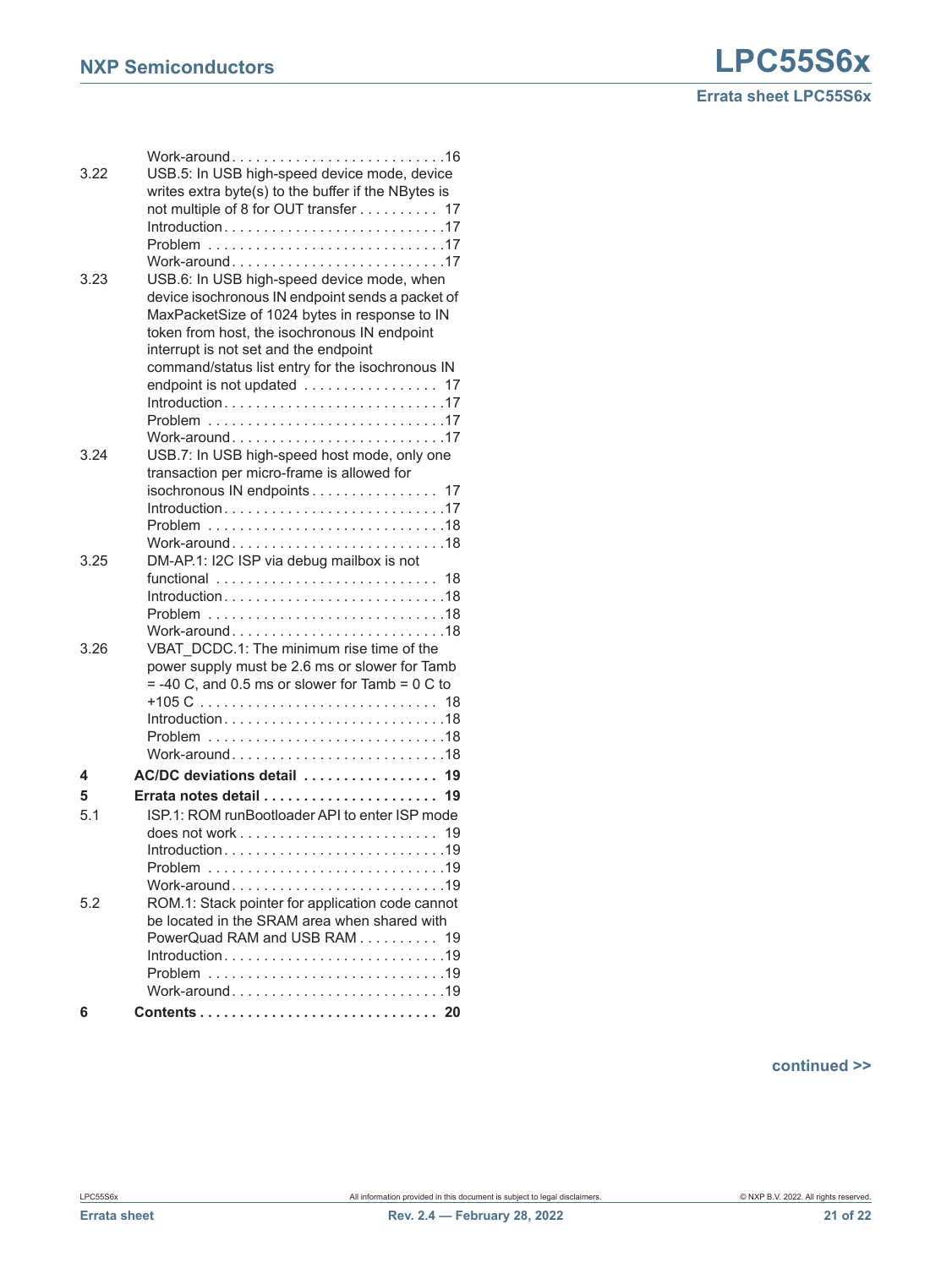How To Reach Us

Home Page:

[nxp.com](http://www.nxp.com)

Web Support:

[nxp.com/support](http://www.nxp.com/support)

Limited warranty and liability - Information in this document is provided solely to enable system and software implementers to use NXP products. There are no express or implied copyright licenses granted hereunder to design or fabricate any integrated circuits based on the information in this document. NXP reserves the right to make changes without further notice to any products herein.

NXP makes no warranty, representation, or guarantee regarding the suitability of its products for any particular purpose, nor does NXP assume any liability arising out of the application or use of any product or circuit, and specifically disclaims any and all liability, including without limitation consequential or incidental damages. "Typical" parameters that may be provided in NXP data sheets and/or specifications can and do vary in different applications, and actual performance may vary over time. All operating parameters, including "typicals," must be validated for each customer application by customer's technical experts. NXP does not convey any license under its patent rights nor the rights of others. NXP sells products pursuant to standard terms and conditions of sale, which can be found at the following address: [nxp.com/SalesTermsandConditions](http://www.nxp.com/SalesTermsandConditions).

Right to make changes - NXP Semiconductors reserves the right to make changes to information published in this document, including without limitation specifications and product descriptions, at any time and without notice. This document supersedes and replaces all information supplied prior to the publication hereof.

Security - Customer understands that all NXP products may be subject to unidentified or documented vulnerabilities. Customer is responsible for the design and operation of its applications and products throughout their lifecycles to reduce the effect of these vulnerabilities on customer's applications and products. Customer's responsibility also extends to other open and/or proprietary technologies supported by NXP products for use in customer's applications. NXP accepts no liability for any vulnerability. Customer should regularly check security updates from NXP and follow up appropriately. Customer shall select products with security features that best meet rules, regulations, and standards of the intended application and make the ultimate design decisions regarding its products and is solely responsible for compliance with all legal, regulatory, and security related requirements concerning its products, regardless of any information or support that may be provided by NXP. NXP has a Product Security Incident Response Team (PSIRT) (reachable at PSIRT@nxp.com) that manages the investigation, reporting, and solution release to security vulnerabilities of NXP products.

NXP, the NXP logo, NXP SECURE CONNECTIONS FOR A SMARTER WORLD, COOLFLUX,EMBRACE, GREENCHIP, HITAG, ICODE, JCOP, LIFE, VIBES, MIFARE, MIFARE CLASSIC, MIFARE DESFire, MIFARE PLUS, MIFARE FLEX, MANTIS, MIFARE ULTRALIGHT, MIFARE4MOBILE, MIGLO, NTAG, ROADLINK, SMARTLX, SMARTMX, STARPLUG, TOPFET, TRENCHMOS, UCODE, Freescale, the Freescale logo, AltiVec, CodeWarrior, ColdFire, ColdFire+, the Energy Efficient Solutions logo, Kinetis, Layerscape, MagniV, mobileGT, PEG, PowerQUICC, Processor Expert, QorIQ, QorIQ Qonverge, SafeAssure, the SafeAssure logo, StarCore, Symphony, VortiQa, Vybrid, Airfast, BeeKit, BeeStack, CoreNet, Flexis, MXC, Platform in a Package, QUICC Engine, Tower, TurboLink, EdgeScale, EdgeLock, eIQ, and Immersive3D are trademarks of NXP B.V. All other product or service names are the property of their respective owners. AMBA, Arm, Arm7, Arm7TDMI, Arm9, Arm11, Artisan, big.LITTLE, Cordio, CoreLink, CoreSight, Cortex, DesignStart, DynamIQ, Jazelle, Keil, Mali, Mbed, Mbed Enabled, NEON, POP, RealView, SecurCore, Socrates, Thumb, TrustZone, ULINK, ULINK2, ULINK-ME, ULINK-PLUS, ULINKpro, µVision, Versatile are trademarks or registered trademarks of Arm Limited (or its subsidiaries) in the US and/or elsewhere. The related technology may be protected by any or all of patents, copyrights, designs and trade secrets. All rights reserved. Oracle and Java are registered trademarks of Oracle and/or its affiliates. The Power Architecture and Power.org word marks and the Power and Power.org logos and related marks are trademarks

Table continues on the next page...